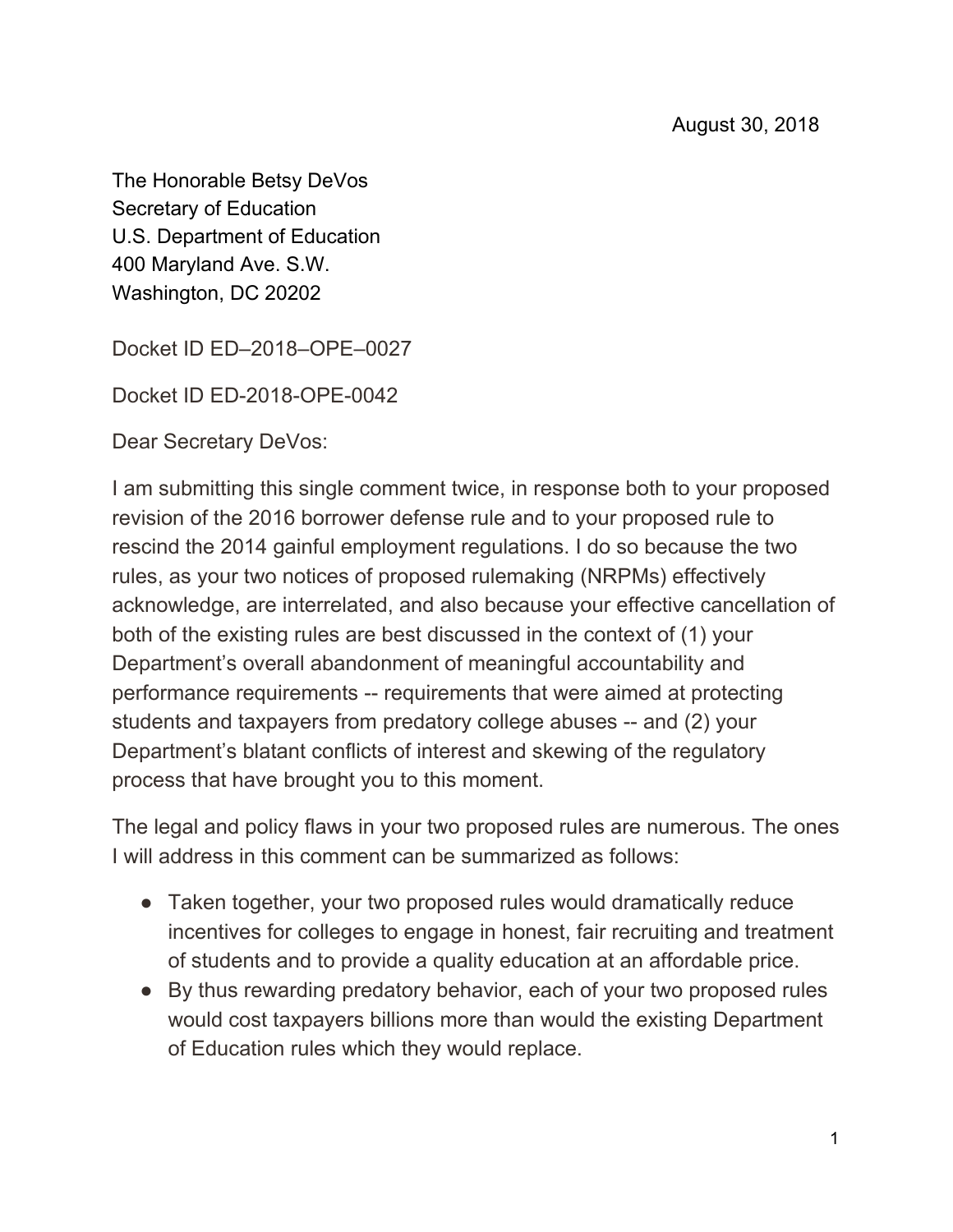- By thus rewarding predatory behavior, your rules also would ruin many more students' lives than would the existing Department of Education rules which they would replace.
- In justifying these rules, you ignore, distort, and misrepresent data and evidence, including data and evidence developed in three rounds of rule-making proceedings under the previous administration (two for gainful employment and one for borrower defense), and you provide no meaningful new data of your own to justify your proposed rules.
- Your proposed rules match the demands of, and thus represent a handover of policy to, the very predatory for-profit colleges whose egregious misconduct made the existing rules a clear necessity.
- Your proposed rules are the product of a corrupt process in which, among other things, individuals with obvious conflicts of interest participated as senior Department officials.

Your two proposed rules are thus arbitrary and capricious, contrary to law, and harmful to the interests of students, taxpayers, effective educational institutions, the economy, and our nation as a whole.

The result is perhaps unsurprising because you have, again and again, molded your policies to the wishes of predatory actors. Examples include: your approval of troubling deals to convert some bad-behaving for-profit schools to non-profit status<sup>1</sup>, your reconsideration of the de-recognition of asleep-at-the-switch accreditor  $ACICS<sup>2</sup>$ , your reprieves to predatory for-profit schools including Globe University and Charlotte School of Law<sup>3</sup>, your termination of a cooperation agreement with the Consumer Financial Protection Bureau<sup>4</sup>, and your destruction of the Department's enforcement unit.<sup>5</sup>

Last month, your Department announced it planned to re-plow even more regulatory terrain — reconsidering rules that, among other things, govern the

<sup>1</sup> <https://www.republicreport.org/2018/betsy-devos-facilitates-profit-colleges-conversion-therapy/>

<sup>2</sup> <https://www.nytimes.com/2018/06/11/us/politics/betsy-devos-for-profit-higher-education.html>

<sup>3</sup> <https://www.republicreport.org/2017/devos-embrace-of-predatory-for-profit-colleges-is-breathtaking/>

<sup>&</sup>lt;sup>4</sup> [https://edworkforce.house.gov/uploadedfiles/2017-09-01\\_signed\\_letter\\_to\\_cfpb.pdf](https://edworkforce.house.gov/uploadedfiles/2017-09-01_signed_letter_to_cfpb.pdf)

<sup>5</sup> <https://www.nytimes.com/2018/05/13/business/education-department-for-profit-colleges.html>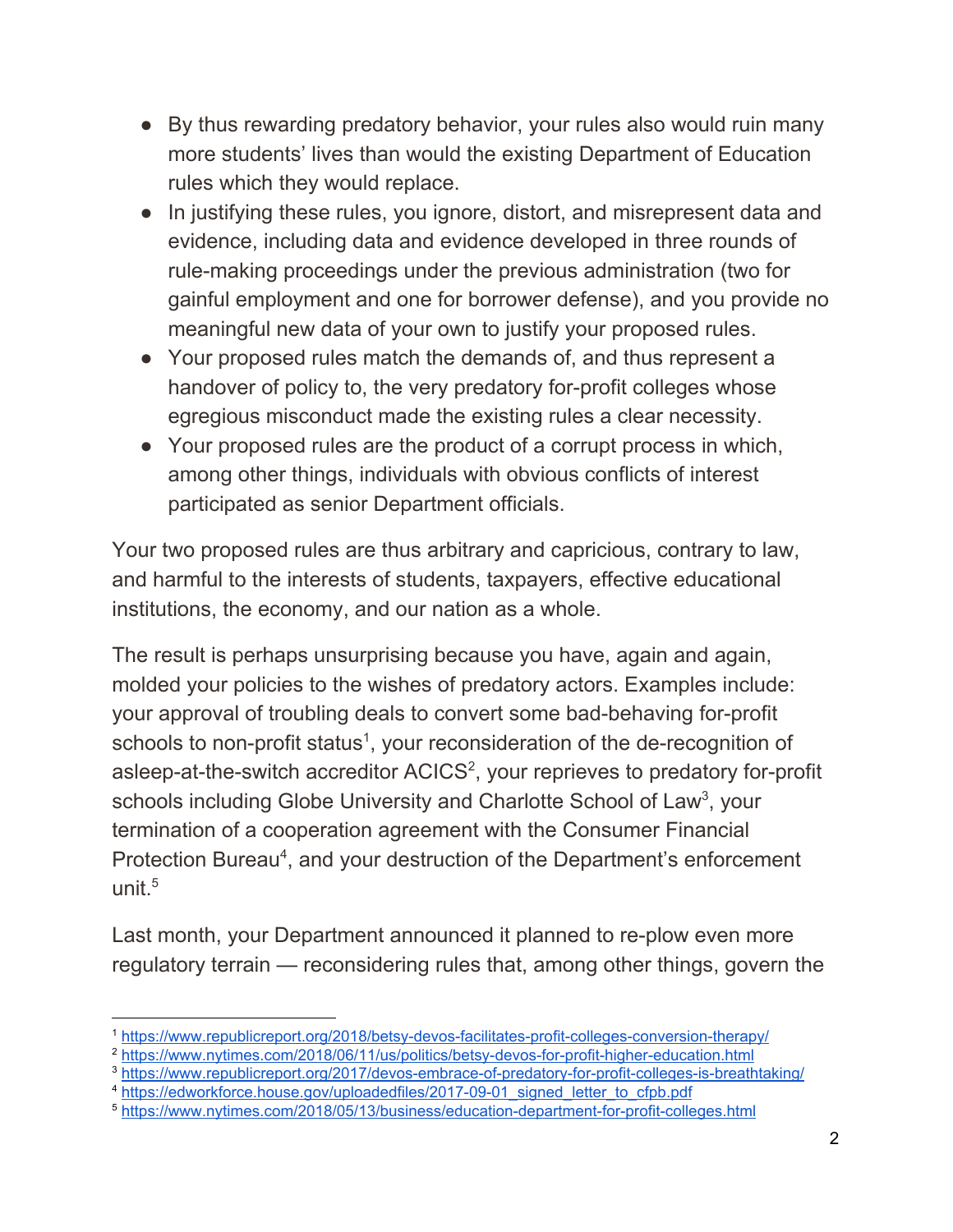accreditation process and that seek to ensure that online programs provide serious instruction. In an interview $6$  that your aide Diane Auer Jones gave to *Inside Higher Ed*, she stressed, as did the Department's announcement, that the goal was to open up new opportunities for "innovation," a word which sounds attractive in theory but often has been invoked in support of policy changes that provide companies with greater access to student aid dollars and with less accountability for delivering results.<sup>7</sup>

I strongly support efforts and innovations that improve students' opportunities for higher education, especially career education. But I have learned that it is important to focus on the details and to demand that those receiving taxpayer dollars produce strong, positive outcomes.

With the support of non-profit foundations and organizations, I have worked (part-time) on the issue of for-profit and career higher education for the past eight years, as an advocate, investigative writer, and lawyer.<sup>8</sup> I have spoken with hundreds of students and industry executives, administrators, recruiters, and teachers. I have reviewed thousands of pages of industry and government documents and academic research. I have attended hundreds of hours of proceedings, including nearly every minute of the rule-making meetings for your two new proposed rules. I have documented on my blog Republic Report<sup>9</sup> and in two e-books<sup>10</sup> how predatory college practices have ruined the lives of countless students, and how money from the for-profit college industry -- most of it provided by taxpayers -- has severely corrupted the policy process.

[https://www.insidehighered.com/news/2018/07/30/trump-administration-official-describes-plan-rethink-hig](https://www.insidehighered.com/news/2018/07/30/trump-administration-official-describes-plan-rethink-higher-education-through) [her-education-through](https://www.insidehighered.com/news/2018/07/30/trump-administration-official-describes-plan-rethink-higher-education-through) 7

[https://www.insidehighered.com/news/2018/07/31/online-providers-consumer-advocates-odds-over-educ](https://www.insidehighered.com/news/2018/07/31/online-providers-consumer-advocates-odds-over-education-department-regulatory) [ation-department-regulatory](https://www.insidehighered.com/news/2018/07/31/online-providers-consumer-advocates-odds-over-education-department-regulatory)

<sup>8</sup> <https://www.republicreport.org/author/david-halperin/>

<sup>9</sup> <https://www.republicreport.org/>

<sup>10</sup> <https://www.amazon.com/Stealing-Americas-Future-Profit-Taxpayers-ebook/dp/B00JAJGIIK> ;

[https://www.republicreport.org/wp-content/uploads/2016/01/D-Halperin-Stealing-Americas-Future-ebook.p](https://www.republicreport.org/wp-content/uploads/2016/01/D-Halperin-Stealing-Americas-Future-ebook.pdf) [df](https://www.republicreport.org/wp-content/uploads/2016/01/D-Halperin-Stealing-Americas-Future-ebook.pdf); <https://www.amazon.com/Friends-High-Places-Endorses-Profit-ebook/dp/B01HYNJCFE>; [https://www.republicreport.org/2016/friends-in-high-places-who-endorses-americas-troubled-for-profit-coll](https://www.republicreport.org/2016/friends-in-high-places-who-endorses-americas-troubled-for-profit-colleges/)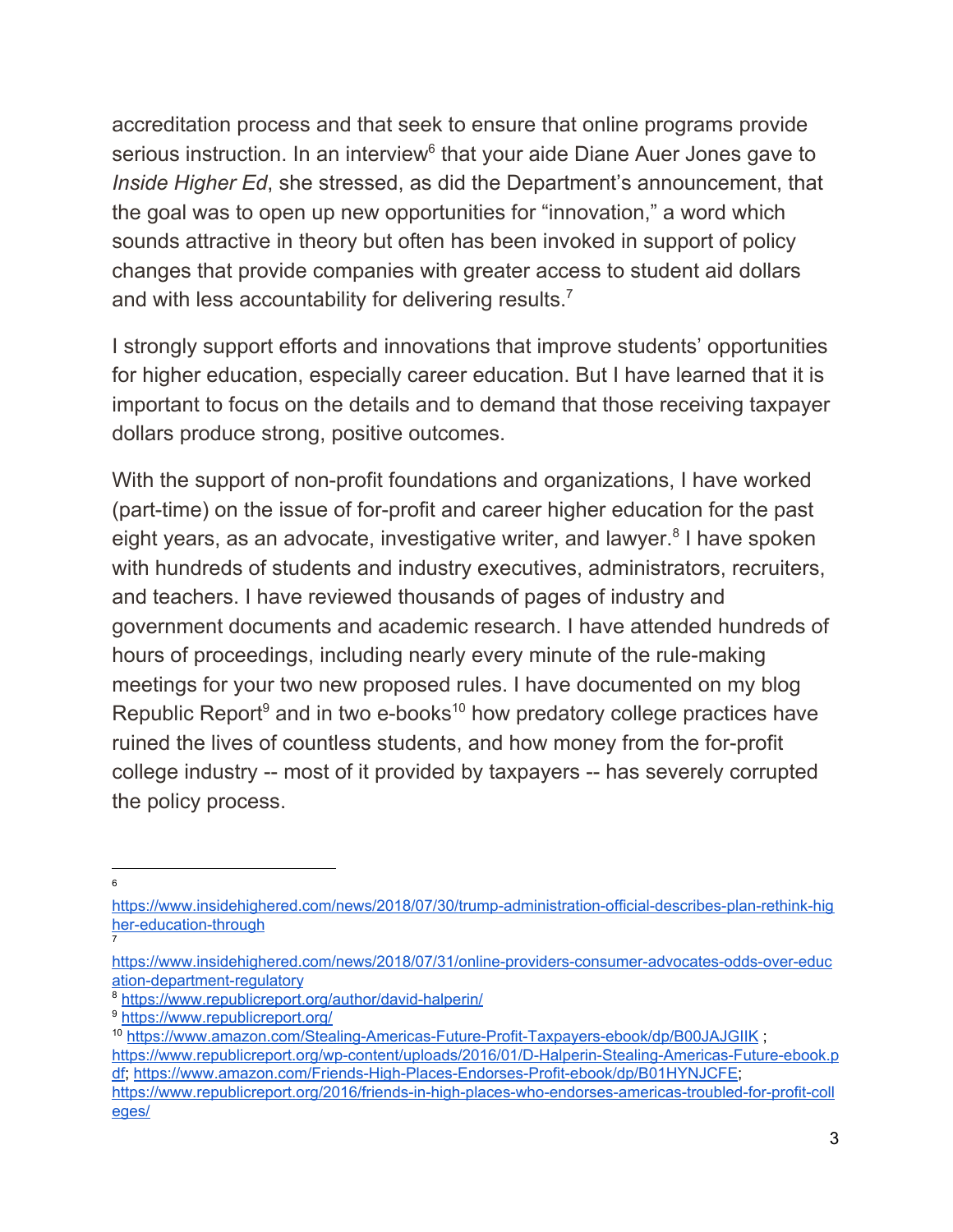Your tenure as Secretary, including the issuance of these two proposed rules, represents the very worst corruption of higher education policy. This is so because the government and media investigations of the past decade laid bare the awful and blatant abuse of taxpayer dollars by predatory schools and the stark financial harms done to students across the country.

Your Department knows what these predatory actors have done, and are still doing, and yet you are now prepared to unshackle them once again to deceive and abuse students -- veterans, military family members, single parents, immigrants, people of color, first generation college students, and others seeking better lives -- with near impunity.

Your two proposed rules are an affront to law, sound public policy, and basic decency. They should be abandoned.

## **1. The Proposed Borrower Defense Rule (Docket ID ED–2018–OPE–0027) Ignores, Misinterprets, and Misrepresents Critical Facts On Its Way to Undermining Accountability for Predatory Behavior**

You propose to dramatically revise the 2016 borrower defense regulation, which was aimed at cancelling federal student loan debts for people who are deceived or otherwise seriously injured by predatory colleges.

The NPRM states that the proposed regulations are designed to achieve a number of goals, including the following goals generally pursued by advocates for students and taxpayers: "Provide students with a balanced, meaningful process ... to ensure that borrower defense to repayment discharges are handled swiftly, carefully, and fairly"; "Encourage students to seek remedies from institutions that have committed acts or omissions that constitute misrepresentation and cause harm to the student"; "Ensure that institutions rather than taxpayers bear the burden of billions of dollars in losses from approvals of borrower defense to repayment discharges"; "Discourage institutions from committing fraud or other acts or omissions that constitute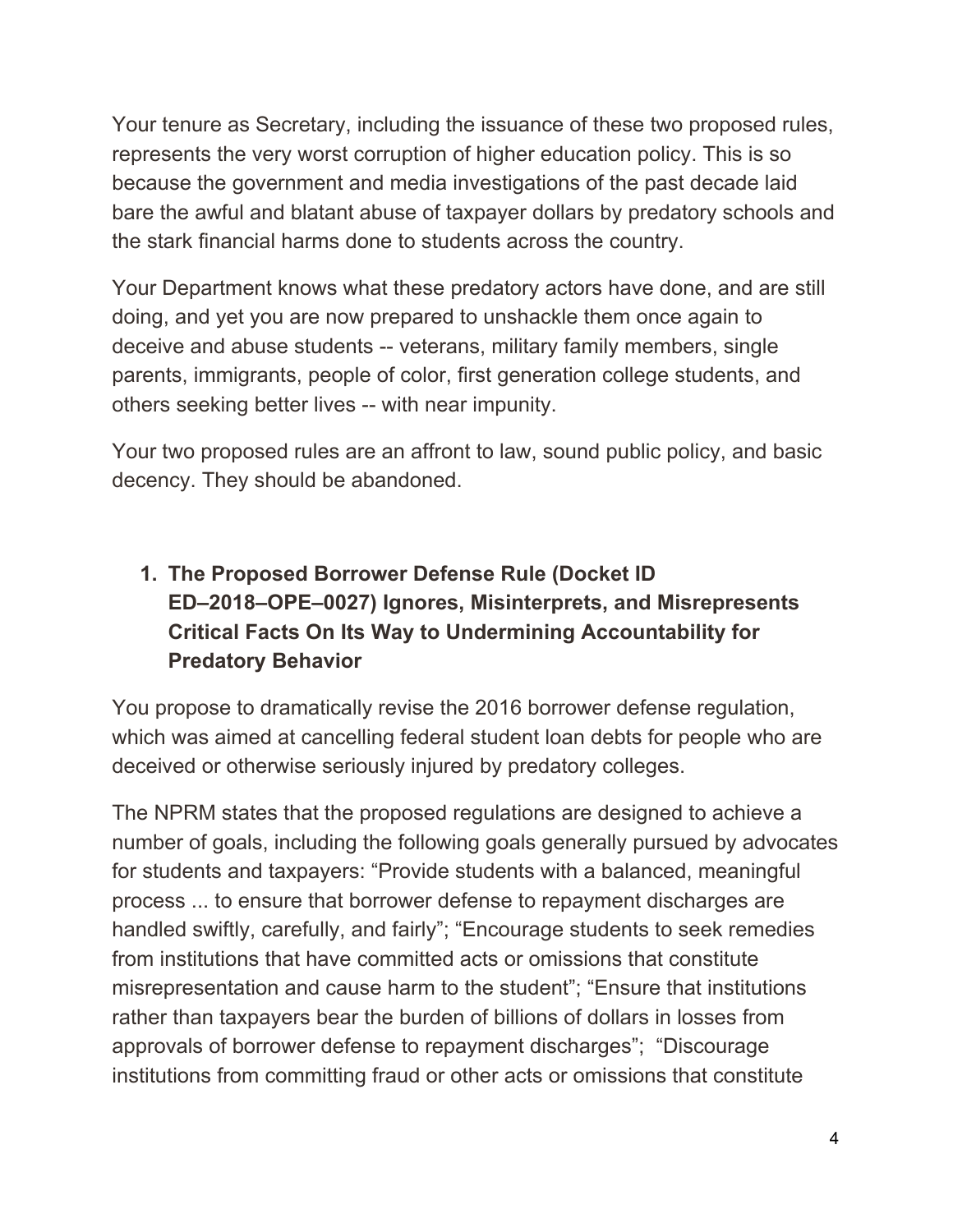misrepresentation"; "Enable the Department to properly evaluate institutional financial risk in order to protect students and taxpayers"; and "ensure that millions of American students and borrowers are provided with accurate information to inform their enrollment decisions…"

In reality, there is no evidence and no reason to believe that your proposed rule is designed to, or would, help achieve any of those goals.

At the same time, the NPRM offers other goals, ones generally favored by predatory schools and apparently by some of your staff, including: "Enable institutions to respond to borrower defense to repayment claims and provide evidence to support their response"; "Discourage institutions from … closing precipitously"; "Address the concerns expressed by negotiators, as well as in a suit filed by an association against the Department, that large financial liabilities resulting from the unclear borrower defense standard in the 2016 final regulations could cripple or force the closure of colleges and universities, even as they produce positive outcomes for students and provide students with accurate and complete information relating to enrollment"; "Reduce uncertainty about the future of the Federal financial aid system itself due to the strain on the government of large numbers of borrower defense to repayment discharges"; and "ensure that students are not subjected to narrowed educational options as a result of unwarranted school closures."

The NPRM does take significant steps to meet for-profit college industry goals, but the Department's descriptions of these goals are, in large measure, euphemistic expressions of the industry's interest in avoiding accountability.

In particular, the NPRM language about avoiding rules that limit "educational options" parrots a talking point used by for-profit colleges, their lobbyists, and their paid surrogates over the past decade to oppose both the borrower defense and the gainful employment rule.<sup>11</sup>

<sup>11</sup> See, e.g.,

[https://www.dailysignal.com/2018/07/27/betsy-devos-to-nix-obama-rule-that-hurt-proprietary-colleges-and](https://www.dailysignal.com/2018/07/27/betsy-devos-to-nix-obama-rule-that-hurt-proprietary-colleges-and-students/) [-students/;](https://www.dailysignal.com/2018/07/27/betsy-devos-to-nix-obama-rule-that-hurt-proprietary-colleges-and-students/)

[https://www.washingtonpost.com/news/grade-point/wp/2016/10/28/new-federal-rules-could-make-it-easier](https://www.washingtonpost.com/news/grade-point/wp/2016/10/28/new-federal-rules-could-make-it-easier-to-have-student-loans-forgiven/?utm_term=.fd82181ad4b2) [-to-have-student-loans-forgiven/?utm\\_term=.fd82181ad4b2](https://www.washingtonpost.com/news/grade-point/wp/2016/10/28/new-federal-rules-could-make-it-easier-to-have-student-loans-forgiven/?utm_term=.fd82181ad4b2)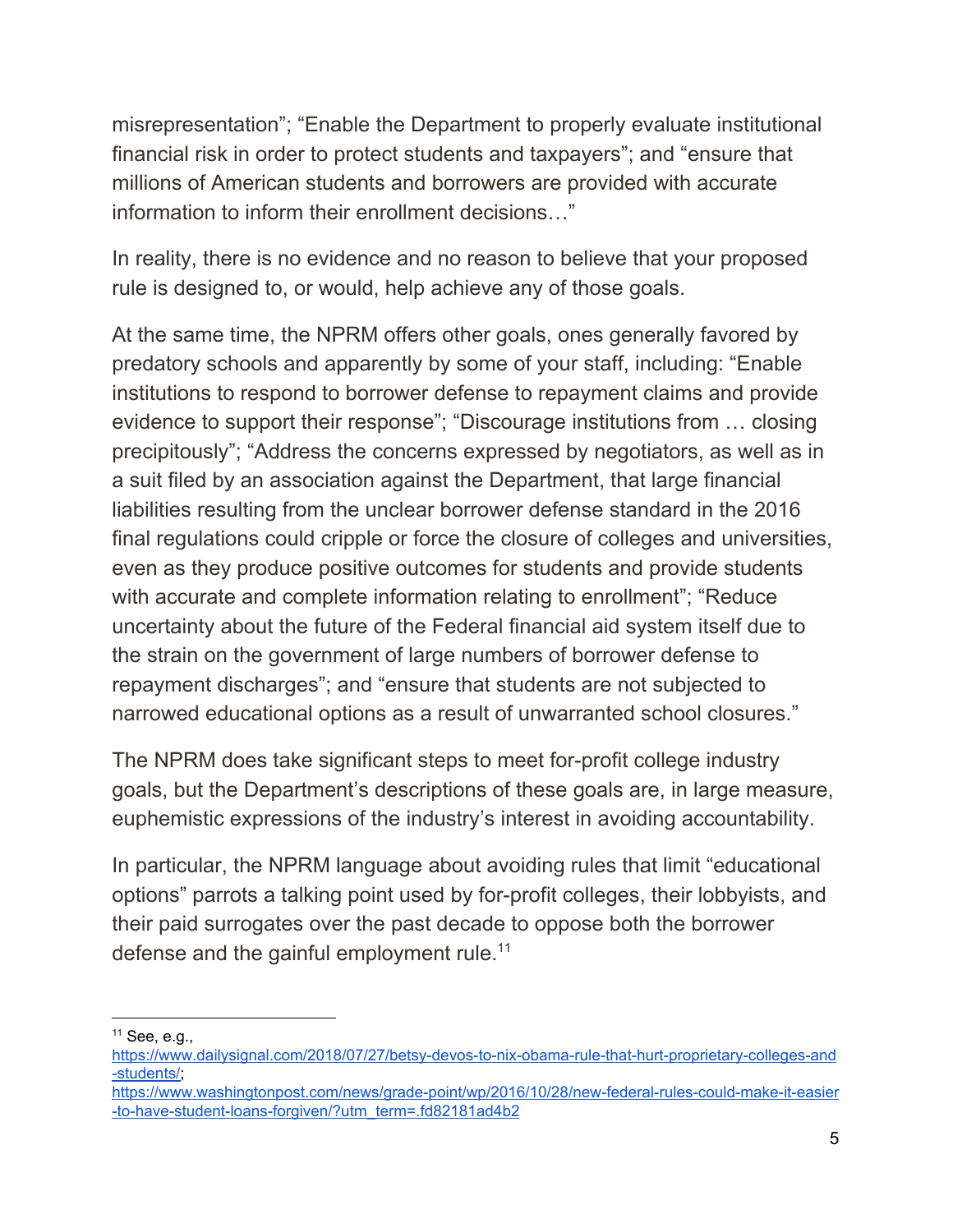The problem with the talking point is that it begs the question of what an "unwarranted school closure" is. Rules that differentiate between schools that are actually helping students to train for careers and those that consistently leave students worse off than when they started, and then press the latter category of schools to reform or else lose access to federal dollars, do not result in "unwarranted" closures.

From my experience speaking with hundreds of for-profit and career college students, executives, and employees, and carefully studying this industry, I can say with confidence that students don't benefit from access to schools that lie to them about matters like school selectivity, accreditation, job placement, and starting salaries, that over-charge and under-educate, and that leave graduates and dropouts alike with worthless degrees and credits, and mountains of debt.

Your proposed rule represents a complete negation of the important reforms in the 2016 borrower defense rule, a total surrender of policy to the for-profit colleges whose bad behavior triggered that rule, and a fundamental rejection of the interests of students and taxpayers.

This action is particularly disgraceful because it comes as yet another for-profit college chain — the Art Institutes and other schools formerly run by EDMC and now by faux non-profit Dream Center Education Holdings — is right now collapsing under the weight of decades of predatory recruiting and high prices<sup>12</sup>, resulting in system-wide chaos and turmoil for students.<sup>13</sup>

And while your Department claims that gutting the 2016 rule borrower defense rule will save taxpayers money, in reality the opposite is true: This gift to

<https://www.rollcall.com/news/steve-gunderson-private-sector-schools-help-fill-skills-gap-213045-1.html>; <https://www.nytimes.com/2010/10/01/education/01education.html> 12

[https://www.republicreport.org/2018/leaked-recording-dream-center-exec-blames-durbin-edmc-accreditor](https://www.republicreport.org/2018/leaked-recording-dream-center-exec-blames-durbin-edmc-accreditors-but-not-devos/) [s-but-not-devos/](https://www.republicreport.org/2018/leaked-recording-dream-center-exec-blames-durbin-edmc-accreditors-but-not-devos/) 13

[https://www.postandcourier.com/news/students-left-dangling-as-art-institute-of-charleston-shuts-down/arti](https://www.postandcourier.com/news/students-left-dangling-as-art-institute-of-charleston-shuts-down/article_3a2bbb52-89e6-11e8-bd5d-2f7b26deb520.html) [cle\\_3a2bbb52-89e6-11e8-bd5d-2f7b26deb520.html](https://www.postandcourier.com/news/students-left-dangling-as-art-institute-of-charleston-shuts-down/article_3a2bbb52-89e6-11e8-bd5d-2f7b26deb520.html)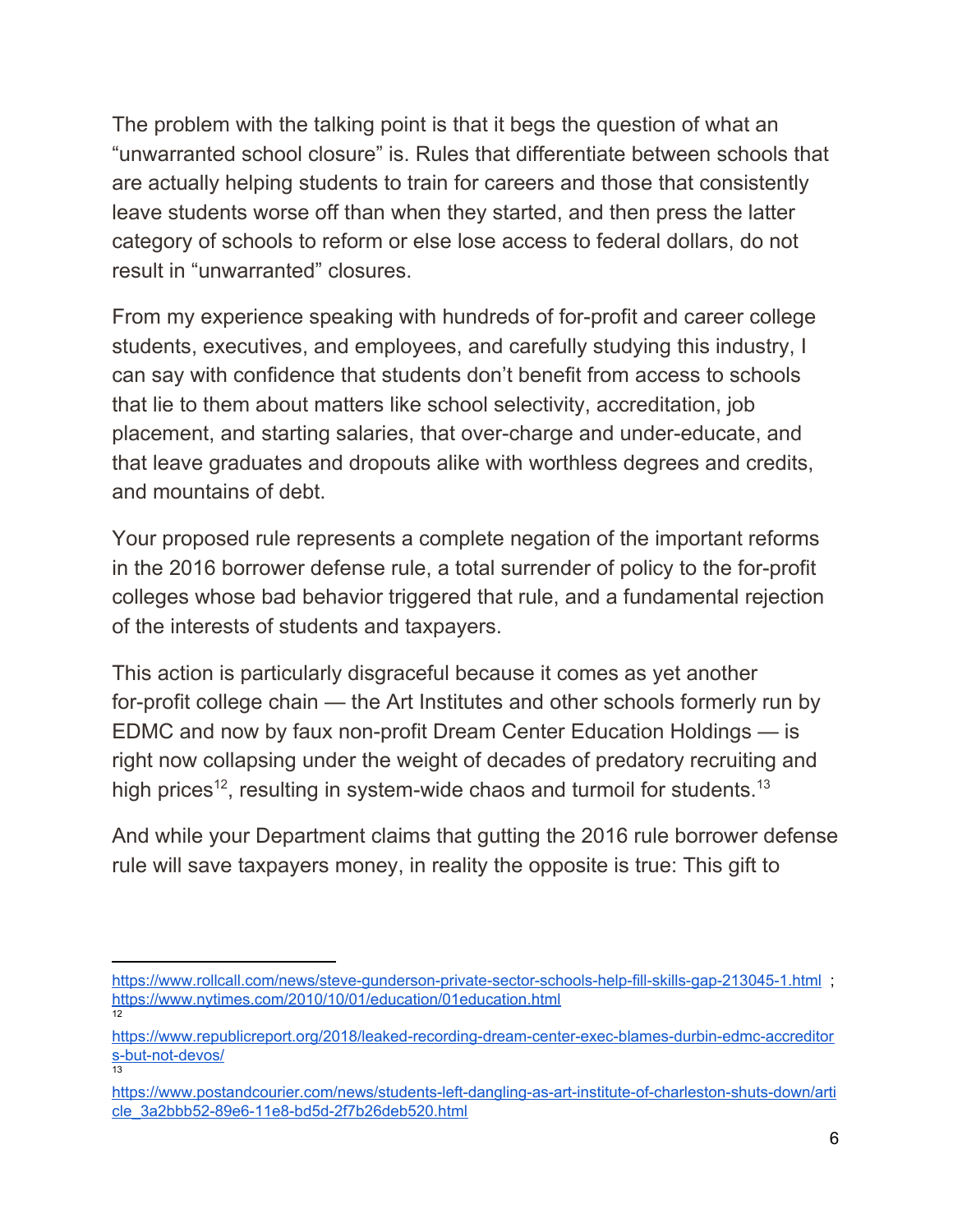predatory colleges will end up costing taxpayers billions more, while ruining countless students' lives in the process.

As evinced by comparing the proposed rule with the debates among the negotiators<sup>14</sup>, including negotiators associated with predatory for-profit schools  $15$ , during the rule-making meetings, the proposed rule gives the for-profit college industry just about everything that it sought, and gives students and taxpayers just about nothing.

# **A. The Proposed Borrower Defense Rule Is Inconsistent with the Higher Education Act, Because It Offers Deceived and Abused Students Virtually No Chance of Loan Cancellation**

Section 455(h) of the Higher Education Act provides:

Borrower defenses. Notwithstanding any other provision of State or Federal law, the Secretary shall specify in regulations which acts or omissions of an institution of higher education a borrower may assert as a defense to repayment of a loan made under this part...

The 2016 rule established reasonable standards and a fair process for injured students to seek loan relief pursuant to this statutory mandate. In sharp contrast, your proposed rule inserts so many barriers to relief that it would be extremely difficult, if not impossible, for any student to prevail. It thus is inconsistent with a statute that posits a meaningful defense to repayment process.

For example, unlike in the 2016 rule, loan relief under your proposed rule is permitted only for certain defined types of false statements by a school, and not for breaches of contract or violations of state law. Then, in order to obtain loan relief based on a claim that the school made such misrepresentations, the student must somehow prove not only that the school's statements were false, but also that the school knew the information was false or that it acted

[https://www.republicreport.org/2018/profit-college-lawyer-suggests-devos-draft-matched-industry-wish-list](https://www.republicreport.org/2018/profit-college-lawyer-suggests-devos-draft-matched-industry-wish-list/) [/](https://www.republicreport.org/2018/profit-college-lawyer-suggests-devos-draft-matched-industry-wish-list/)

<sup>15</sup> <https://www.republicreport.org/2017/rewrite-obama-rules-devos-picks-people-tied-predatory-colleges/>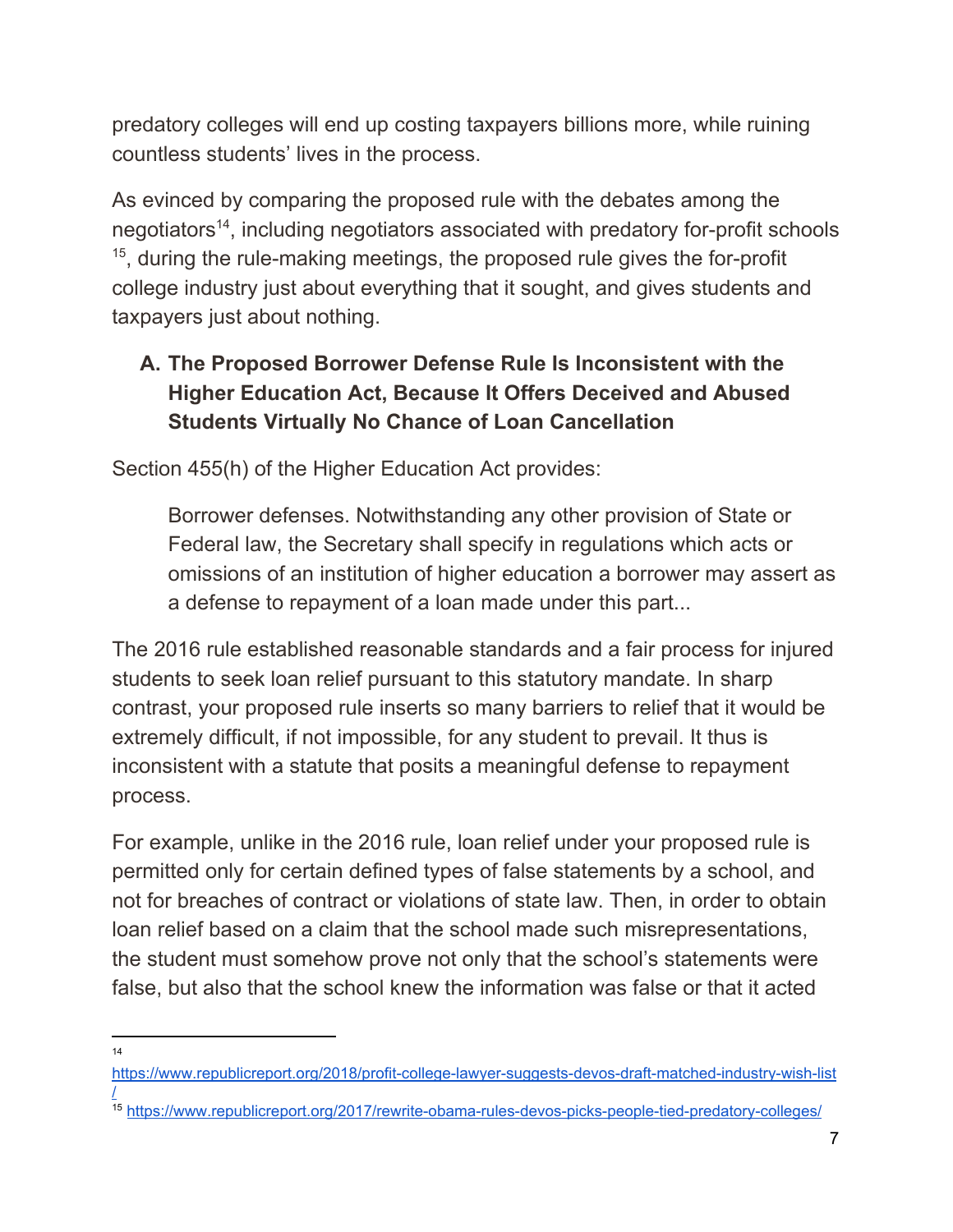with reckless disregard for the truth. But students enrolling in college programs are unlikely to be simultaneously spending time investigating and documenting the knowledge and intent of the school recruiters and others; and nor would they be likely to find a way to document such intent after the fact.

Next, your proposed rule would require students to prove not only that they took out the loans based on the school's misrepresentation, but also that the misrepresentation caused a financial harm beyond just the loan debt — for example that they wouldn't have enrolled in the school if the loan hadn't been available and that their attendance at the school, rather than job market conditions, was the cause of their lack of employment.

The Department has shelved for now its previous proposal, offered in the rule-making meetings, that students prove entitlement to debt relief by the demanding standard of "clear and convincing evidence" — a rare requirement imposed, for example, on the government when it seeks to take away a child from a parent. But, not prepared to give up on the idea, the Department is still asking for public comment on whether it should revert to "clear and convincing." During the rule-making meetings, for-profit college representatives repeatedly stressed their interest in forcing students to prove their cases by this absurdly high standard.<sup>16</sup>

There is no principled or logical basis for imposing the demanding clear and convincing evidence on students seeking loan forgiveness from the government.

More unwarranted barriers: Under your proposed rule, only students whose loans are in default and turned over to a collections agency may seek relief despite concern by experts, including in the federal government, that such a requirement would encourage people to default. Permitting claims only from former students who default is wholly unfair, because it would deter many

<sup>16</sup>

[https://www.republicreport.org/2018/profit-college-lawyer-suggests-devos-draft-matched-industry-wish-list](https://www.republicreport.org/2018/profit-college-lawyer-suggests-devos-draft-matched-industry-wish-list/) [/](https://www.republicreport.org/2018/profit-college-lawyer-suggests-devos-draft-matched-industry-wish-list/)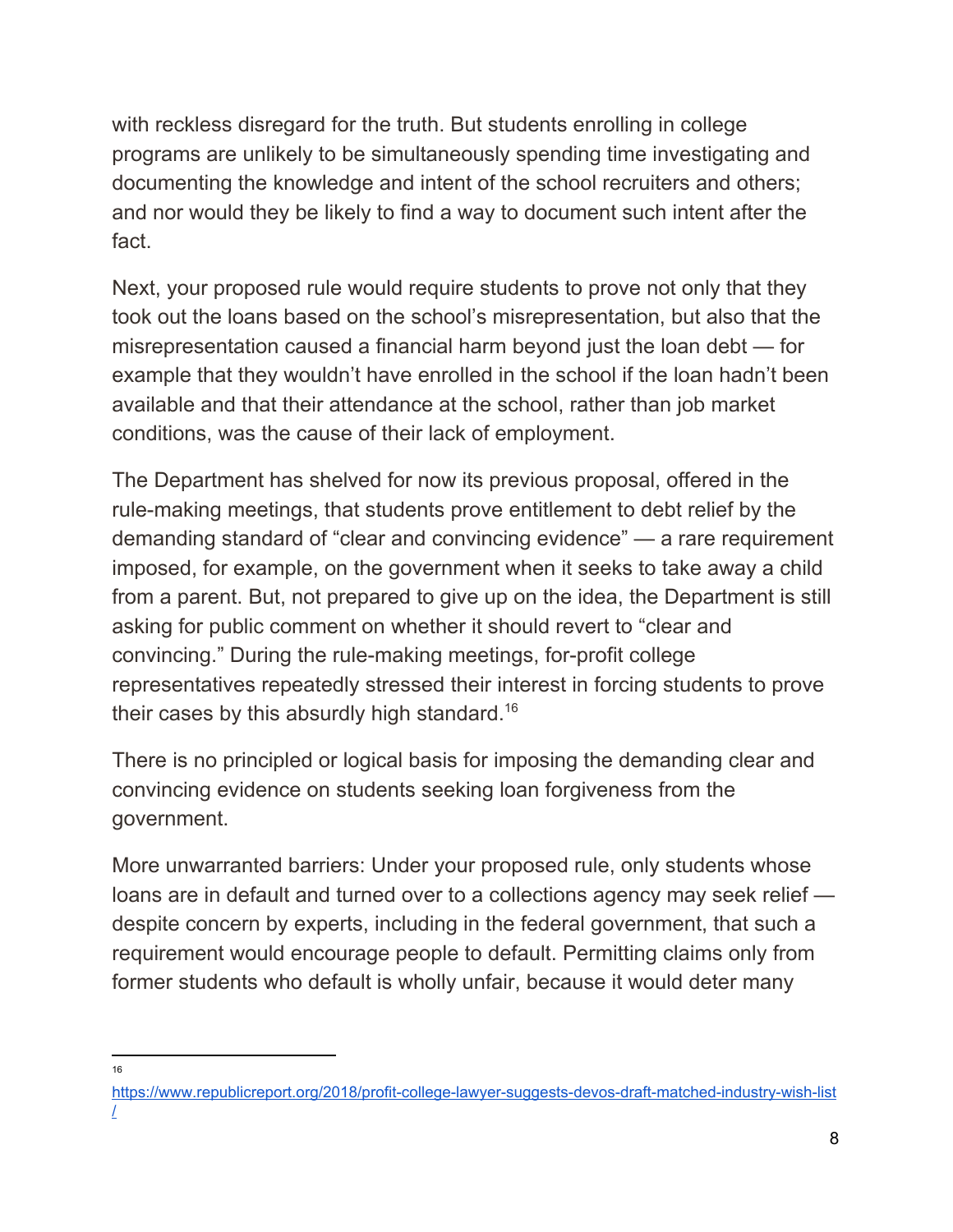valid applications for relief; defaulting exposes people to a range of serious financial consequences, as the Department explains on your own website.<sup>17</sup>

The Department says it might consider including in the rule a provision letting other students seek relief, but if so those students would be required to surmount still more barriers, in order to deter "frivolous" claims. Among other things, you propose that non-default claims be barred once a student is three years out of school, even though it can take far longer for students to realize how badly they have been deceived and ripped off.

The NPRM offers no meaningful data or evidence to support its suspicion that non-"defensive" borrower relief claims -- those brought without a default -- are more likely to be frivolous or meritless. Indeed the Department actually admits in the NPRM that it "does not have sufficient information to determine the extent" that allowing non-defensive claims could increase claims by people who have not actually "been harmed" by a school.<sup>18</sup>

In addition, within 48 hours of the NPRM"s publication, the Project on Predatory Student Lending at the Legal Services Center of Harvard Law School pointed out that the Department's effort to justify permitting only defensive claims includes, 25 times, the assertion that from 1994 to 2015 the Department only allowed defensive claims -- an assertion that is demonstrably false. $19$ 

In another one-sided provision, the Department would let the accused school see all the student borrower's evidence, but would conceal the school's response from the student. (Although the NPRM states, "The borrower and the school will each be afforded the opportunity to see and respond to evidence provided by the other,"<sup>20</sup> there is no provision in the text of the proposed rule to implement student access to the school's submission -- just one of many indications of the haphazard effort here by a Department set on dumping meaningful regulations as soon as possible.)

<sup>19</sup> <https://predatorystudentlending.org/wp-content/uploads/2018/08/LSC-Prelim-Cmt-FINAL.pdf>

<sup>17</sup> <https://studentaid.ed.gov/sa/repay-loans/default#default>

<sup>18</sup> BD NPRM at 10. <https://s3.amazonaws.com/public-inspection.federalregister.gov/2018-15823.pdf>

<sup>20</sup> MPRM at 116. <https://s3.amazonaws.com/public-inspection.federalregister.gov/2018-15823.pdf>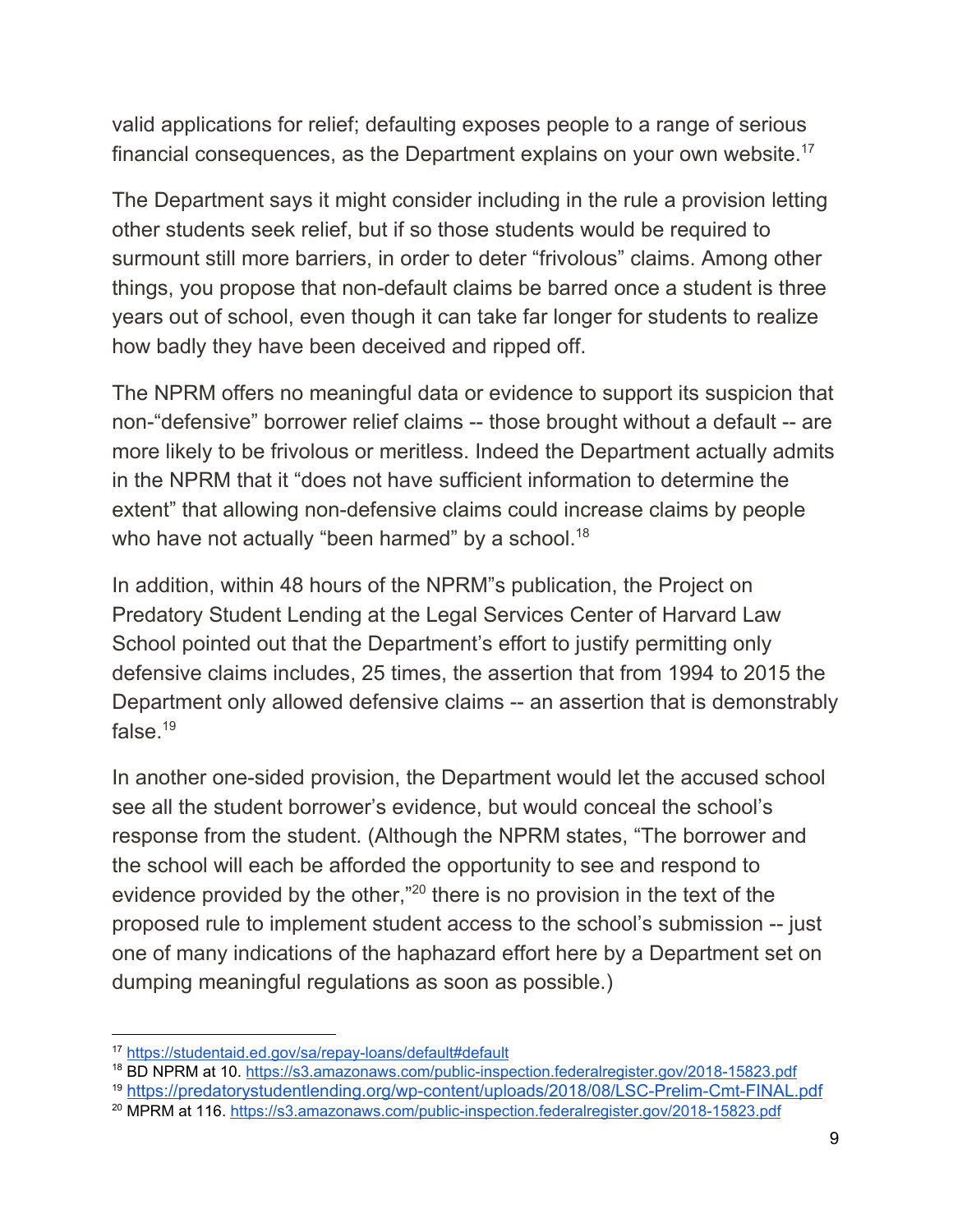Critically, your proposed rule also would cancel the 2016 rule's provisions for a "group discharge" of loans where a school engaged in a pattern of bad behavior, and for an automatic "closed school discharge" where a school shuts down; instead every student must pursue their own claim. As with other stark changes from the 2016 rule, the NPRM cites no significant evidence or data that justifies a change in position by the Department.

All of these obstacles included in the NPRM would have the effect of deterring or defeating meritorious student claims for loan relief.

In the rule-making meetings, the Department presented draft proposals that were similarly stacked against students. Many of the negotiators on the panel representing students, veterans, and consumers strongly objected. But they weren't the only ones. Negotiator Michale McComis, the head of a major for-profit college accreditor, ACCSC, said that combining all the barriers to loan cancellation "feels a little stacked against the student." McComis later described the collective constraints as "belts and suspenders on pants that are too tight." He added, "I find it just not reasonable that a student would be able to achieve anything… If that's the intent, I'm not sure why we're here."

Looking at the new rule, it appears there was only one reason that the Department invited Mr. McComis and the other negotiators to endure eleven full days of rulemaking meetings, in parallel with similar meetings on the gainful employment rule: to go through the legally-mandated motions before you could cynically eliminate the existing regulations.

Amazingly, the Department indicts its own regulation when it estimates that the behavior of colleges under the proposed rule will be 95 percent of what it would have been under the 2016 rule, yet far fewer borrower defense applications will be approved, and then admits: "Overall, we expect that the changes in the proposed regulations that will reduce the anticipated number of borrower defense applications are related more to changes in the process and emphasis on defensive claims, not due to changes in the type of conduct on the part of an institution that would result in a successful defense.... $"^{21}$  In other

<sup>21</sup> BD NPRM at 298-304. <https://s3.amazonaws.com/public-inspection.federalregister.gov/2018-15823.pdf>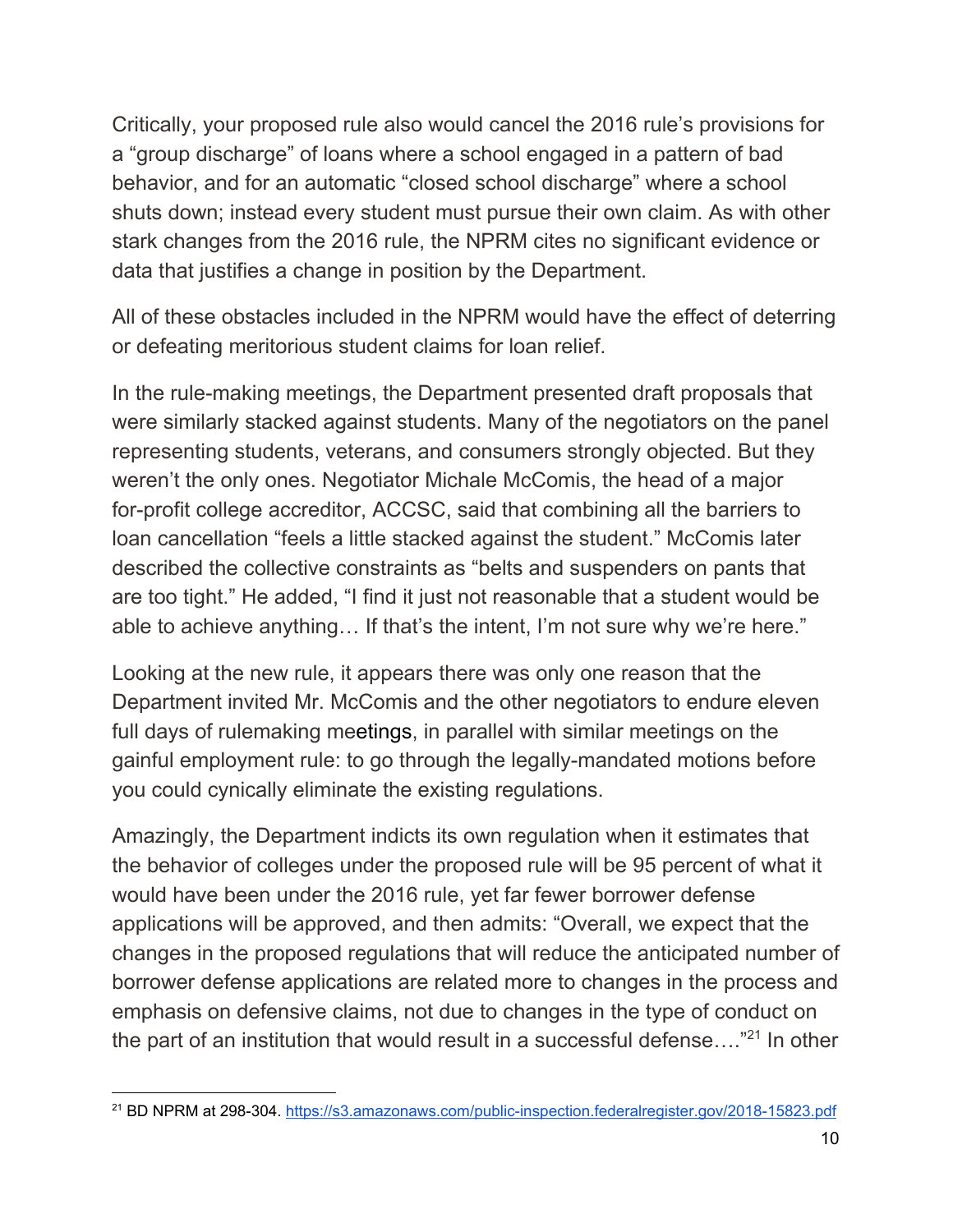words, under the proposed rule, colleges won't behave any better, but students will have their loans forgiven far less frequently, because of the barriers to recovery imposed by the proposed rule. This is not coherent public policy or reasoned decision-making in any respect.

Even if individual students could clear all the hurdles for proving entitlement for loan relief, that only would allow them to enter the next regulatory circle of hell: the circle where your team would apply a biased, illogical set of rules aimed at offering only partial relief to many students — as the your Department has already been doing with former students of the disgraced, predatory, collapsed Corinthian Colleges.<sup>22</sup>

The NPRM's requirement that people seeking borrower relief provide the Department with additional details about their employment history, including reasons for any job terminations, and instances of being denied a job due to "borrower's ability to pass a drug test, satisfy criminal history or driving record requirements, and meet any health qualifications,"<sup>23</sup> adds further insult to injury for no valid purpose.

#### **B. The Proposed Borrower Defense Rule Will Cost Taxpayers Billions As Compared with the 2016 Rule**

The Department's 436-page notice explaining the new borrower defense rule claims that the 2016 rule would be too expensive — an estimated \$14.9 billion net budget loss for 2017-26 student loan recipients. But that position is as false as it is hard-hearted. It is contrary to reason and common sense, because it ignores the impact of the rule on incentives, and the impact of those incentives on the budget.

When the Department of Education allows a college to become and remain eligible for federal student grants and loans, it essentially puts its stamp of approval on the school. Recruiters for many colleges play up those endorsements in pitching to students. Thus, when it turns out that one of those schools has deceived students about tuition costs, graduation rates, or

<sup>&</sup>lt;sup>22</sup> <https://www.nytimes.com/2018/06/06/us/politics/betsy-devos-student-debt-relief.html>

<sup>&</sup>lt;sup>23</sup> BD NPRM at 411. <https://s3.amazonaws.com/public-inspection.federalregister.gov/2018-15823.pdf>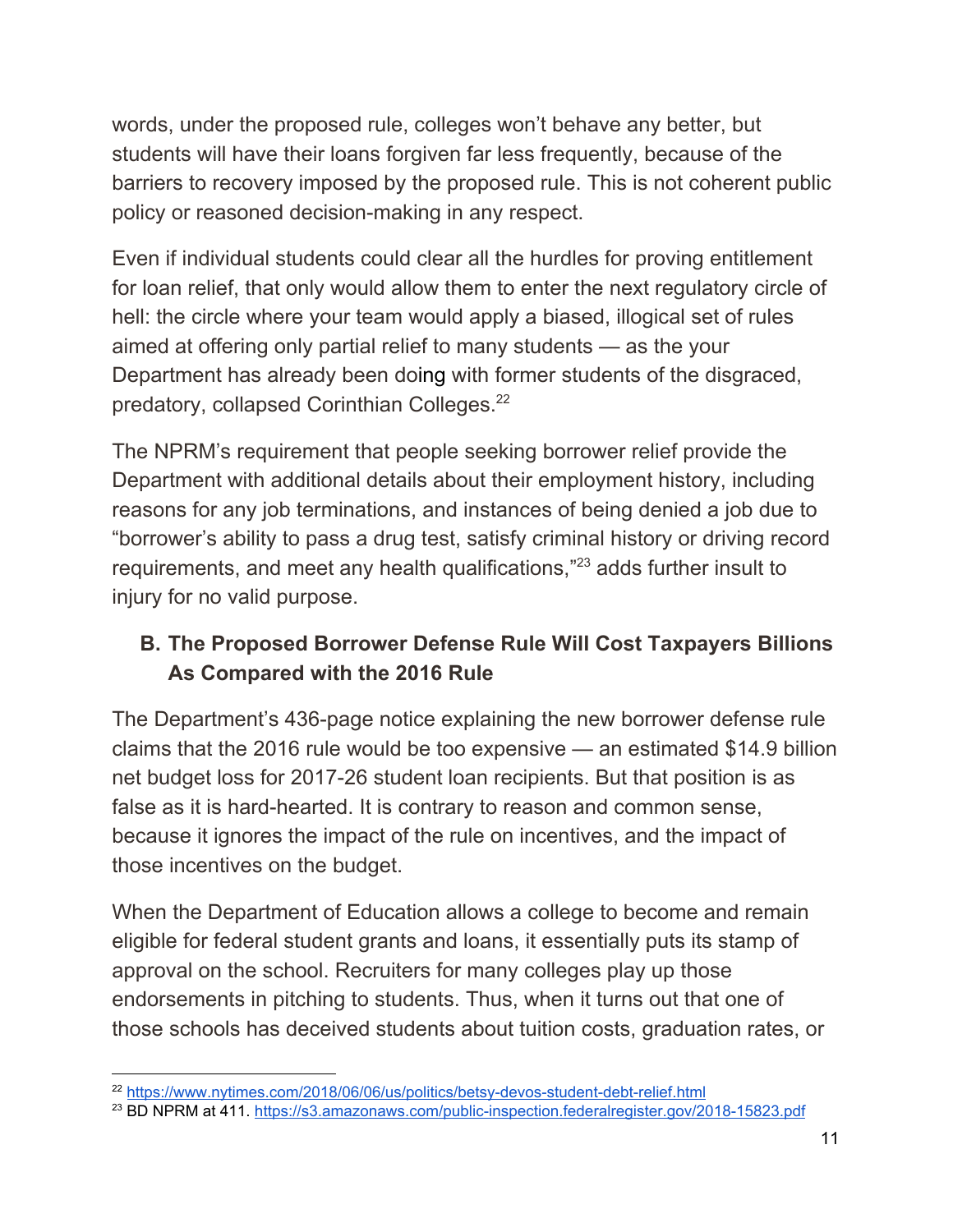job placement, or otherwise abused them, it's not just the school that has let the students down; it's also the Department.

But because, among other reasons, so many for-profit schools force enrolling students to agree never to sue the school, and because the Department never developed until 2016 a full and publicized process for implementing the loan relief law Congress more than 20 years ago, there has been little consequence for schools that consistently engage in predatory behavior.

A solid borrower defense rule, like the one issued in 2016, would force the Department to come to grips with the problem of perpetually sending taxpayer money to schools that consistently ruin students' lives. As more and more students filed serious debt relief claims against particular schools, the Department would be compelled to take seriously the idea of cutting off or limiting federal aid to those schools. The Department has numerous means for doing so, including through program participation agreements, letters of credit, and enforcement of its various regulations. That reality would deter bad behavior by schools, increasing their incentives to tell students the truth and offer them a quality education, or else shut down.

That's why a serious borrower defense rule would, within a few years, start *saving money* for taxpayers.

The Department ignores this highly-likely impact on incentives.

Even looked at narrowly, without any consideration of the 2016 rule's positive effects on behavior, the Department's budget analysis is cynical: When the Department concludes that its new proposed borrower defense rule would "save" billions by reducing the volume of approved student claims, what it really means is that the rule would take billions of taxpayer money and give it to predatory and questionable colleges that often provide useless programs and insist that students go ahead and pay down those loans anyway.

In addition to imposing multiple obstacles to ripped-off students getting debt relief from the Department, your proposed rule eliminates a 2016 rule provision that would bar colleges from forcing students to accept secret,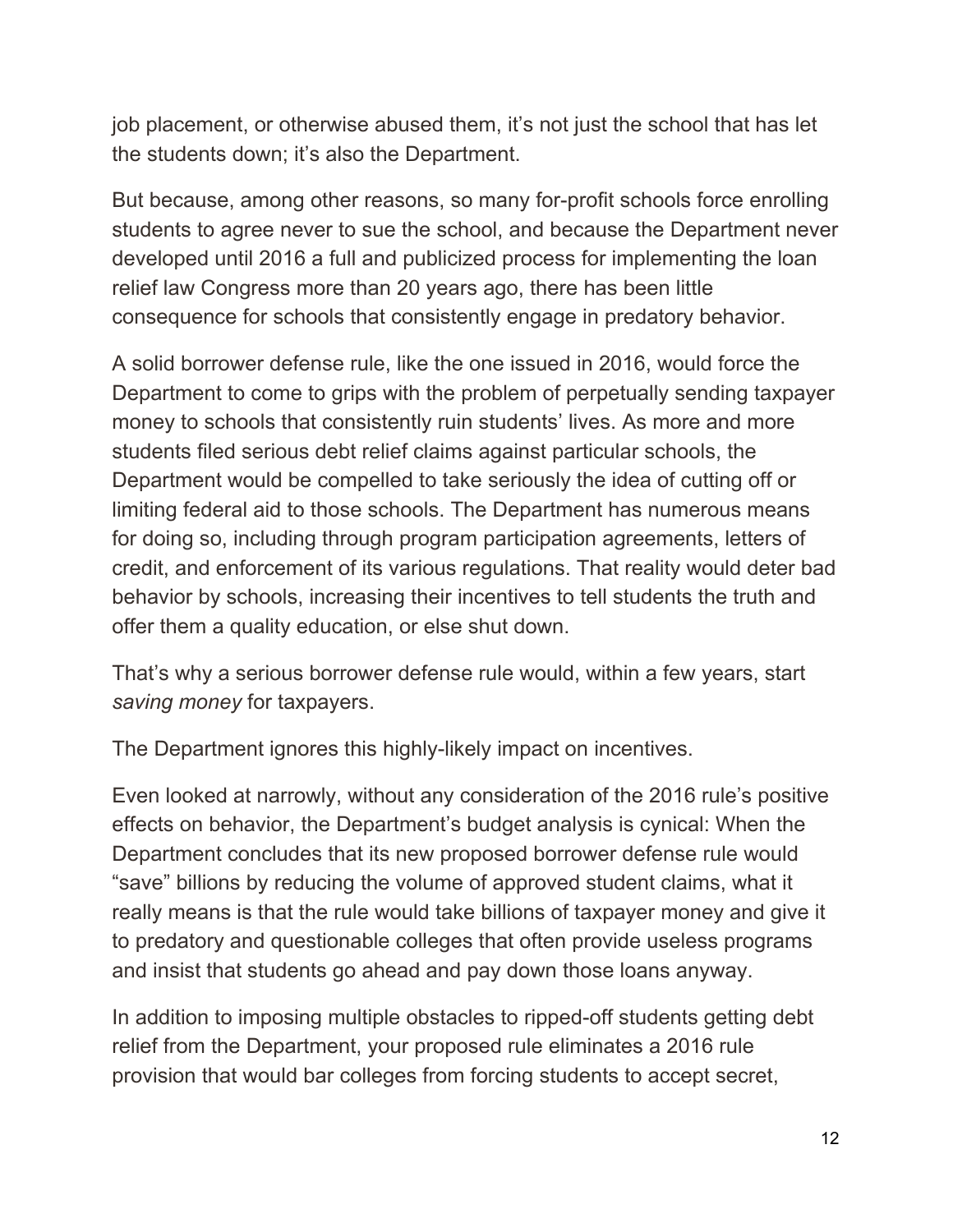private arbitration as the only option when they are deceived, abused, or otherwise harmed by their school, and also would bar colleges from denying students the right to aggregate similar claims into a class action or mass action lawsuit.

Today, no legitimate nonprofit or state college includes such oppressive ripoff clauses in their enrollment agreements; only shady for-profit and career schools do that. $24$  They do it so they can get away with bad acts. And now your Department proposes to ratify such predatory behavior by enshrining it in government regulations.

(The argument offered by industry and in the NPRM that some students may prefer or benefit from arbitration is extremely misleading: Nothing in the 2016 rule denies any student the option of seeking to resolve claims through private arbitration if the student and the school agree to that path; the issue is whether a school can *force* students into arbitration when they don't want to be there. In addition, that argument says nothing about how students are disadvantaged by forced clauses prohibiting them from combining claims through a class or mass action.)

The new rule also softens the Department's requirements for schools to provide letters of credit to ensure money is available if the school shuts down, even though the collapses of Corinthian and ITT Tech, among others, left students, taxpayers, and creditors holding the bag. The Department, as usual, cites as its reason that it doesn't want to excessively burden colleges.

But in addition to being good public policy, the 2016 rule's ban on mandatory arbitration and related legal restrictions, as well as its heightened financial responsibility rules, would, like the borrower defense provisions, save a great deal of money for taxpayers. Abandoning those provisions, as you now propose, would cost taxpayers even more.

The 2014 rule's constraints on mandatory arbitration and class action bans would allow students to bring lawsuits to expose, punish, and deter egregious misuse of taxpayer dollars by schools — so the enforcement burden doesn't

<sup>&</sup>lt;sup>24</sup> <https://tcf.org/content/commentary/colleges-deny-students-legal-rights/?agreed=1>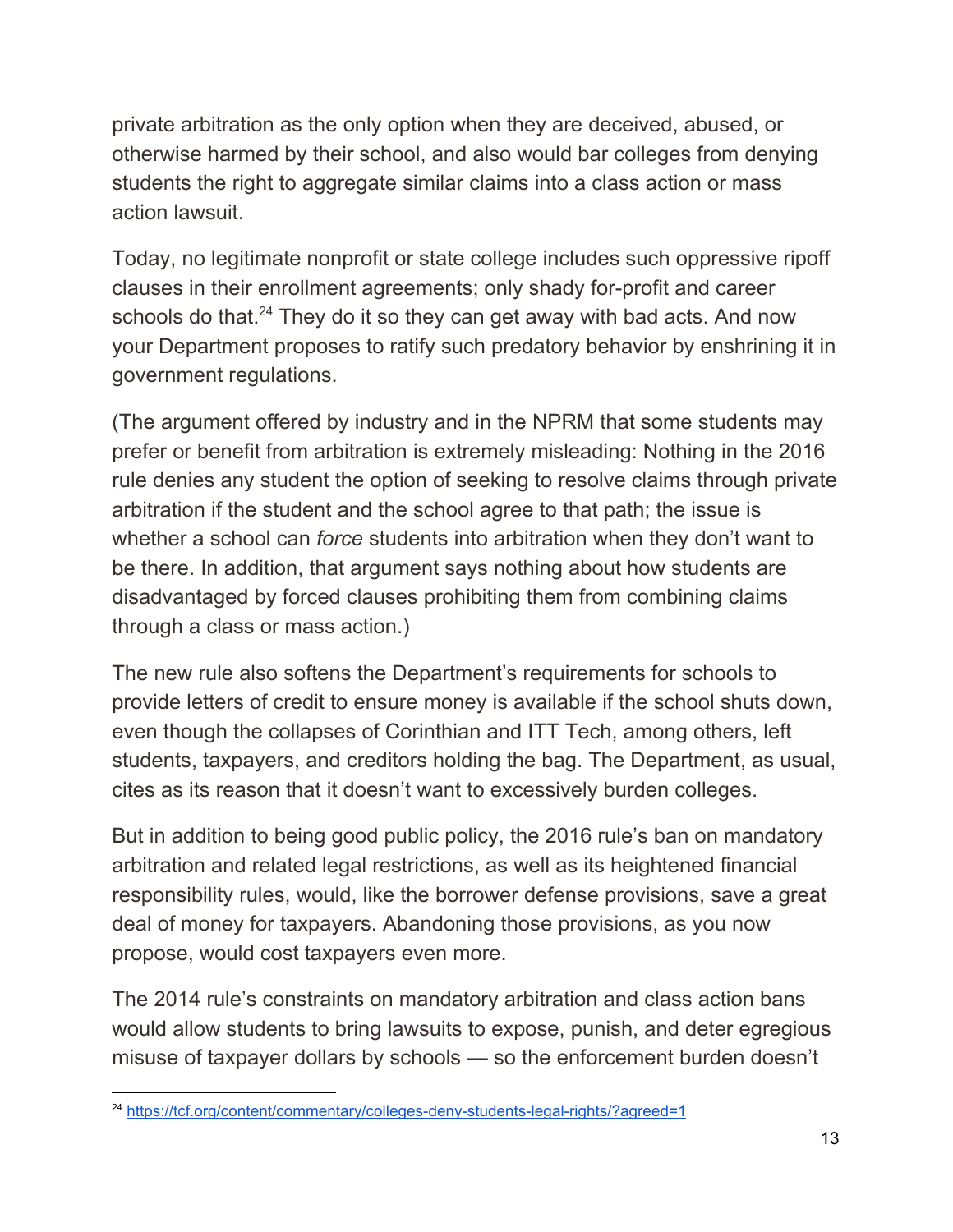fall so hard on taxpayer-funded regulators and law enforcement agencies, and so bad actors and bad behavior would be constrained -- thus saving taxpayers potentially billions. Fewer crooked schools would mean fewer schools and students to bail out.

The 2016 financial responsibility standards you now propose to weaken also would help ensure against reckless financial behavior by schools and would mandate larger letters of credit to provide funds in the event of collapse. Again, these 2016 rule provisions could soon save taxpayers billions as compared with your proposed rule.

# **C. The Proposed Borrower Defense Rule's Animating Assumption -- That Student Dishonesty is a Greater Threat Than Institutional Dishonesty -- Is Unsupported By Evidence**

Aiming to justify a suite of non-reforms that would abandon protections for students, the borrower defense NPRM insists that students are at fault if the school does not deliver what they sought: "Postsecondary students are adults who can be reasonably expected to make informed decision and who must take personal accountability for the decisions they make…. students have a responsibility when enrolling at an institution or taking student loans to be sure they have explored their options carefully and weighted the available information to make an informed choice." This official scolding of millions of Americans ignores the voluminous evidence<sup>25</sup> that predatory colleges<sup>26</sup> have fine-tuned the process<sup>27</sup> of separating students from their (and taxpayer) money, taking advantage<sup>28</sup> of a population of students — veterans, single parents, immigrants, first in their family to attend college — who are not always equipped to cope with such sophisticated, deceptive, high-pressure sales approaches.

The NPRM suggests that it is the students, rather than the colleges, who are the shady operators, that students will take unfair advantage of a strong borrower defense rule to submit "[f]alse claims" based on "unsubstantiated

<sup>&</sup>lt;sup>25</sup> [https://www.help.senate.gov/imo/media/for\\_profit\\_report/Contents.pdf](https://www.help.senate.gov/imo/media/for_profit_report/Contents.pdf)

<sup>26</sup> <https://www.facebook.com/failstatemovie/>

<sup>&</sup>lt;sup>27</sup> <https://www.amazon.com/Stealing-Americas-Future-Profit-Taxpayers-ebook/dp/B00JAJGIIK>

<sup>28</sup> https://pubsys.miamiherald.com/static/media/projects/2015/higher-ed-hustle/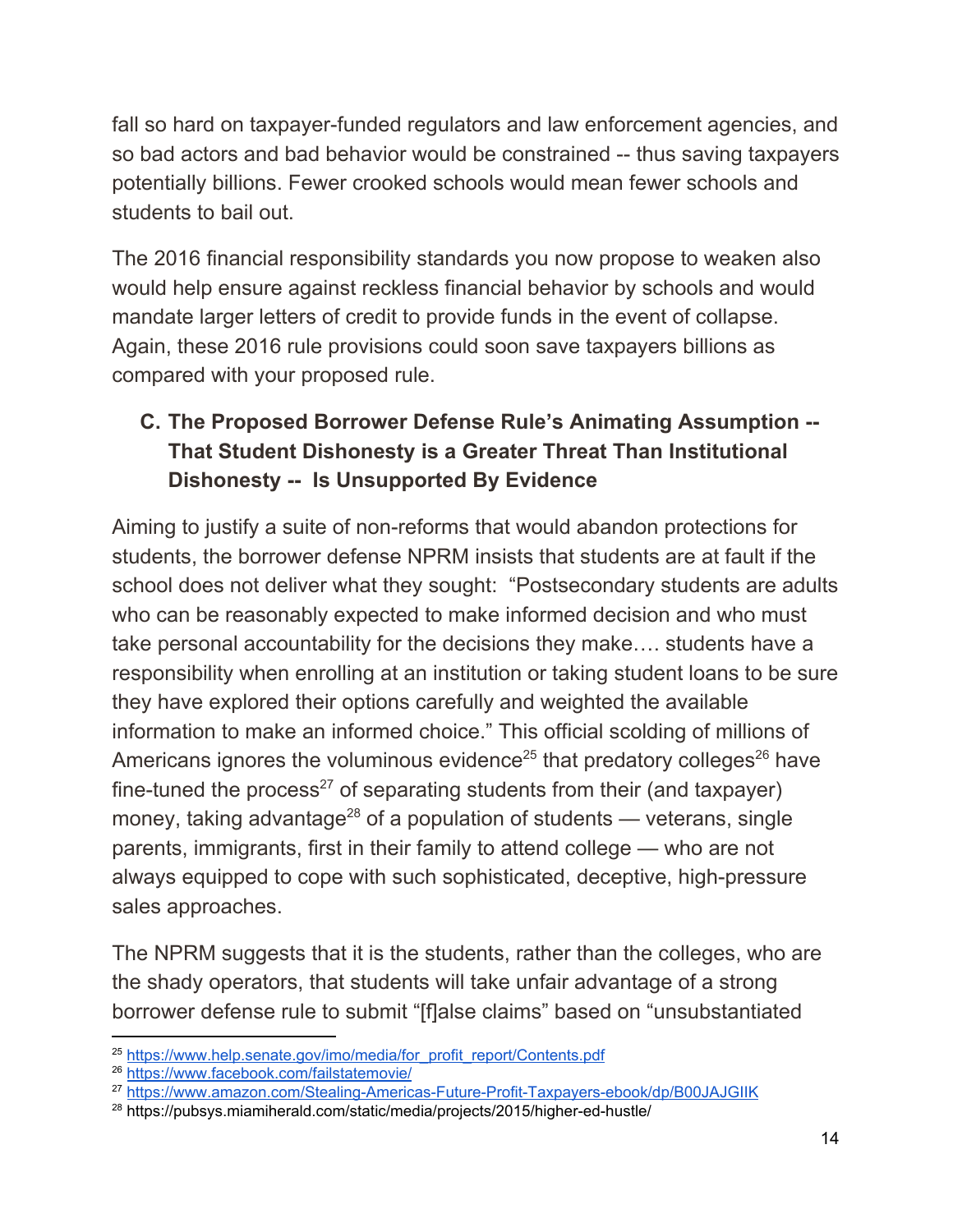allegations" — mirroring your (Secretary DeVos's) own meritless, snide suggestion in a speech last year that injured students seeking loan relief are simply after "free money."<sup>29</sup>

In fact, federal student loan cancellation would not be "free": The 2016 rule did not provide students a path to recovering against guiltless, honest colleges. The former students, even if they somehow did prevail before the Department with bogus claims, would not also get their expensive private loans, which many for-profit students are forced to take out to pay the astronomical tuition, cancelled; in most cases they would not get renewed eligibility for grants or scholarships already used; and they already would have put in countless hours studying, commuting, and attending classes, often with no useful degree to show for all their precious time.

It wouldn't be a very good scam, then. That's why almost all of the borrower defense claims filed by students $30$  are against a small cluster of awful predatory for-profit colleges $31$ , schools that also have been under investigation by multiple law enforcement agencies.<sup>32</sup>

The evidence of school abuses is voluminous and well-documented. The evidence of student abuses? You haven't provided any.

# **2. The Proposed Rescission of the Gainful Employment Rule (Docket ID ED–2018–OPE–0027) Ignores, Misinterprets, and Misrepresents Critical Facts On Its Way to Undermining Accountability for Predatory Behavior**

Offering its rationale for rescinding the 2014 gainful employment rule, the Department writes, "In July 2018, the Department published a notice of proposed rulemaking that more appropriately addresses concerns about

[https://www.huffingtonpost.com/entry/devos-says-defrauded-students-are-after-free-money\\_us\\_59c9239d](https://www.huffingtonpost.com/entry/devos-says-defrauded-students-are-after-free-money_us_59c9239de4b0f2df5e83b032) [e4b0f2df5e83b032](https://www.huffingtonpost.com/entry/devos-says-defrauded-students-are-after-free-money_us_59c9239de4b0f2df5e83b032)

<sup>30</sup> <https://tcf.org/content/report/college-complaints-unmasked/?session=1>

<sup>&</sup>lt;sup>31</sup> <https://www.durbin.senate.gov/imo/media/doc/BD%20data%20QFR%20response%207.18.pdf>

<sup>32</sup> <https://www.republicreport.org/2014/law-enforcement-for-profit-colleges/>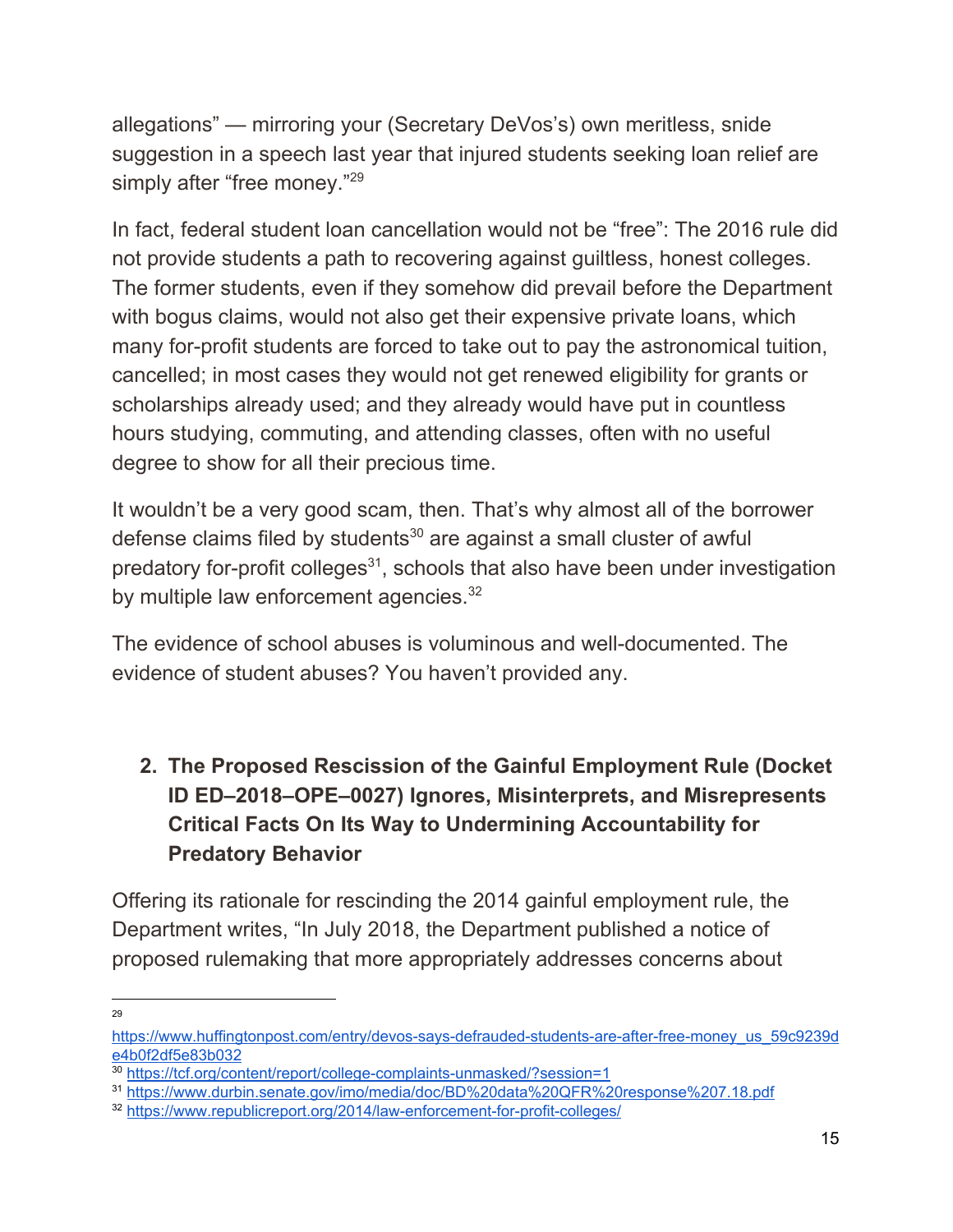institutional misrepresentation by providing direct remedies to students harmed by such misrepresentations (83 FR 37242).<sup>"33</sup> This is the Department asserting that the penalties and requirements of the gainful employment rule are not needed because its proposed revised borrower defense rule will protect students against predatory behavior by colleges. But as discussed above, the Department's version of borrower defense provides no effective remedies at all for students. Taken together, then, your proposed borrower defense rule (which provides no actual remedies for students) and your proposed gainful employment non-rule (which expressly promises to provide no actual remedies for students) provide no remedies for students, no matter how much harm is done to them by colleges funded with taxpayer money.

# **A. The Gainful Employment Rescission Wrongly Assumes That Federal Rules Must Protect Institutions Against Any Performance Requirements, No Matter How Much Benefit Such Protections Can Provide Students**

The gainful employment and borrower defense issues are not primarily about regulation of the private sector; they are about management of a government program. Many career colleges obtain 80 percent, 90 percent, or more of their revenue from federal taxpayers — through the Department of Education, Department of Veterans Affairs, and Department of Defense. The government has an obligation to protect against waste, fraud, and abuse, especially where so many students' futures are at stake.

During the Department's negotiated rule-making meetings on gainful employment, owners and executives of for-profit colleges repeated familiar themes, both during formal sessions and in hallway conversations.

Faced with evidence that many for-profit college students end up dropping out, or graduating but still failing to get ahead economically, the officials, as they have in prior years' sessions, often blamed their own students for borrowing too much money and for failing to be diligent in their course work.

<sup>33</sup> GE NPRM

[https://www.federalregister.gov/documents/2018/08/14/2018-17531/program-integrity-gainful-employment](https://www.federalregister.gov/documents/2018/08/14/2018-17531/program-integrity-gainful-employment#p-137) [#p-137](https://www.federalregister.gov/documents/2018/08/14/2018-17531/program-integrity-gainful-employment#p-137)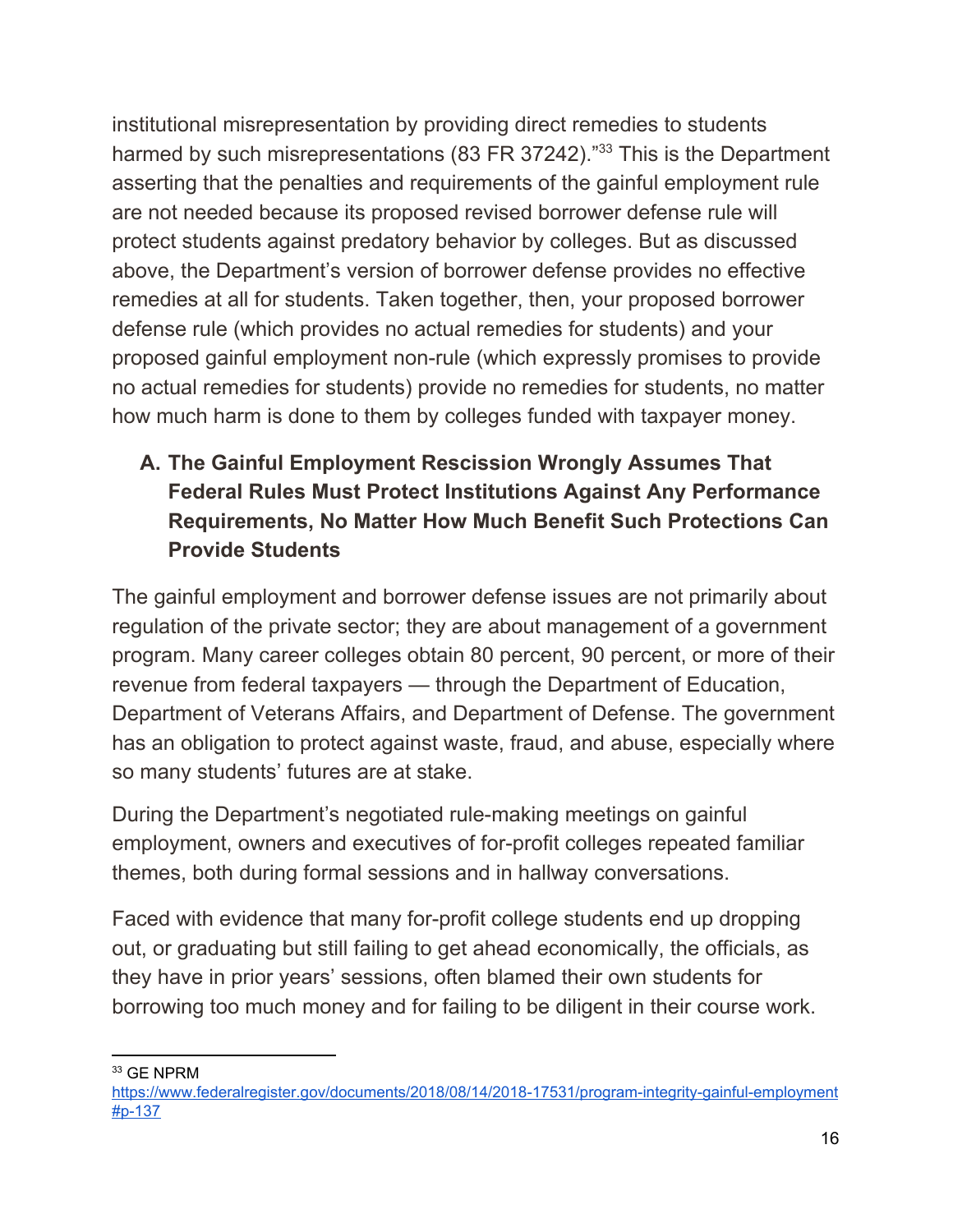Just as strikingly, they suggested, over and over, that if a Department of Education rule or proposed rule would force them or their fellow school operators to alter or close a particular education program — whether in teaching, nursing, IT, or hairdressing — there must be something wrong with the rule. They rarely suggest that there might, instead, be something wrong with the program — such as being of low quality, or given to admitting many students that the program is not designed to adequately assist, or simply being overpriced.

This mind-set makes these for-profit college officials the most entitled group I've ever observed. As noted, many for-profit colleges get most of their revenue directly from federal taxpayers through student grants and loans because so many of the students they enroll are low-income people eligible for federal student aid, or military troops and veterans who earn education benefits. Collectively the industry has received as much as \$32 billion in a single year from the federal government. One company, the operator of the University of Phoenix, has taken in as much as \$2 billion in a year. For-profit colleges that even many higher education experts have never heard of $34$  have been getting hundreds of millions more.

Sending all that money to this industry, taxpayers have a right to expect that the schools will avoid serious waste, fraud, and abuse. We have a right to demand good performance. Especially because bad performance will often leave our fellow citizens — the ones whom this taxpayer money is supposed to assist — worse off than when they started, deep in debt and without improved career prospects.

But what is the actual record of this industry?

There is overwhelming evidence that many for-profit and career schools have engaged and are engaging in deceptive and coercive recruiting and financial aid practices, that they've charged excessive prices, that they've under-spent on education and job placement, and that they've provided false information to government regulators

<sup>34</sup> [https://www.huffingtonpost.com/davidhalperin/ex-trump-university-execu\\_b\\_10699880.html](https://www.huffingtonpost.com/davidhalperin/ex-trump-university-execu_b_10699880.html)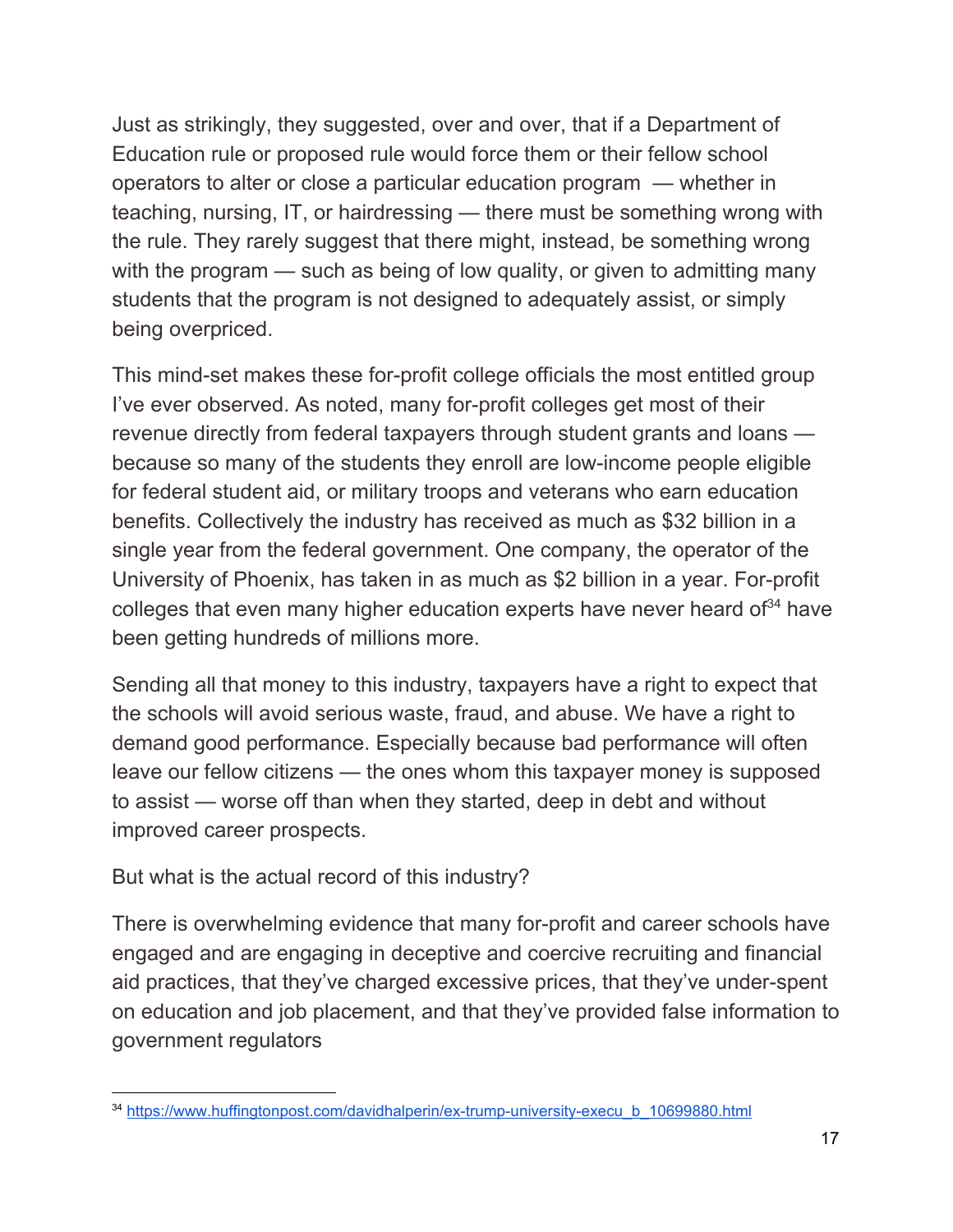More than half of the students who have enrolled in for-profit colleges — many of them veterans, single mothers and other low- and middle-income people seeking a better future  $-$  dropped out within about four months.<sup>35</sup> The relentless drive to meet recruiting and revenue goals — to get "asses in classes" $36$  — has led many for-profit schools to enroll numerous students<sup>37</sup> whom their programs are not strong enough to help.<sup>38</sup>

Although for-profit colleges often promise that their programs are affordable, the real cost can be nearly double that of Harvard or Stanford. But although there are some good programs in the sector, the quality and reputation of the programs are often weak, so even students who manage to graduate often struggle to find jobs beyond the Office Depot shifts they previously held.

The Department has reported that 72 percent of the for-profit college programs it analyzed produced graduates who, on average, earned less than did high school dropouts.<sup>39</sup> A May 2016 study published by the National Bureau of Economic Research concluded that for-profit college students, graduates and dropouts combined, earned less after leaving school than they did before they enrolled.<sup>40</sup>

Today, about nine percent of all college students attend for-profit colleges, on campuses and online — but these institutions account for more than one-third of student loan defaults. For-profit schools are driving a national student debt crisis that has reached \$1.5 trillion in borrowing. They absorb about 17 percent of all federal student aid, diverting sums from often better, more affordable programs at nonprofit and public colleges.

The schools aggressively target the very high-risk students whom they complain about.

<sup>35</sup> [https://www.help.senate.gov/imo/media/for\\_profit\\_report/ExecutiveSummary.pdf](https://www.help.senate.gov/imo/media/for_profit_report/ExecutiveSummary.pdf)

<sup>36</sup> <http://thisisfusion.tumblr.com/post/28361619315/senator-blasts-for-profit-colleges>

<sup>&</sup>lt;sup>37</sup> [https://www.huffingtonpost.com/davidhalperin/edmc-professors-and-stude\\_b\\_1909449.html](https://www.huffingtonpost.com/davidhalperin/edmc-professors-and-stude_b_1909449.html)

<sup>38</sup> [https://www.huffingtonpost.com/davidhalperin/for-profit-college-enroll\\_b\\_5433550.html](https://www.huffingtonpost.com/davidhalperin/for-profit-college-enroll_b_5433550.html)

[https://www.ed.gov/news/press-releases/obama-administration-takes-action-protect-americans-predatory](https://www.ed.gov/news/press-releases/obama-administration-takes-action-protect-americans-predatory-poor-performing-ca)[poor-performing-ca](https://www.ed.gov/news/press-releases/obama-administration-takes-action-protect-americans-predatory-poor-performing-ca)

<sup>40</sup> <http://www.nber.org/papers/w22287>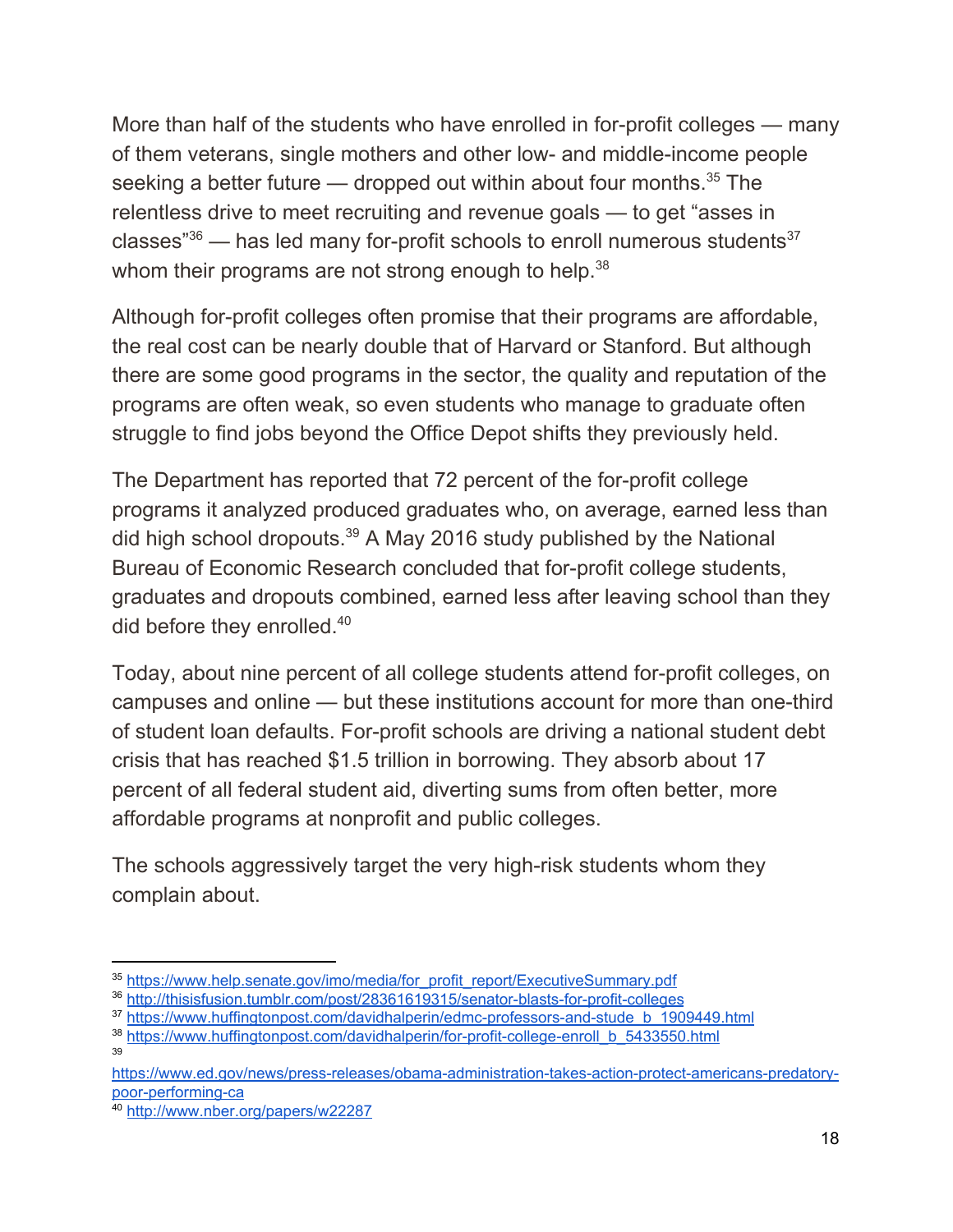Numerous for-profit colleges — from giant companies like Bridgepoint, EDMC, Career Education Corp., and Kaplan, to smaller schools — have been the subject of multiple federal and state law enforcement investigations and actions alleging fraud and deceptive practices, for example, for misleading prospective students about matters like program costs, accreditation, transferability of credits, job placement rates, and likely starting salaries, and lying to government overseers about whether their students have even graduated from high school, about their financial aid status, and much more.

I am submitting, as a separate pdf document, the most recent version of a web page that I maintain providing information on these law enforcement investigations.<sup>41</sup>

Industry claims that all the bad actors are now gone<sup> $42$ </sup> are false. Many of the operations subject to multiple law enforcement probes are still in business, still enrolling students, and my ongoing reporting, based on accounts of industry insiders, confirms that bad behavior continues.<sup>43</sup>

The 2014 gainful employment rule would ultimately take away federal aid from career education and for-profit programs that, year after year, saddled students with more debt than their incomes would reasonably allow them to repay. The rule's requirements for school achievements are not overly demanding; the Department announced in January that about 800 programs failed the first round of the test — less than 10 percent of all relevant programs, in a sector rife with weak performers.<sup>44</sup>

Many of companies and schools that flunked also have been the subject of federal and state law enforcement investigations — EDMC (the Art Institutes, now owned by DCEH), Career Education Corp. (Sanford Brown), Kaplan

<sup>41</sup> <https://www.republicreport.org/2014/law-enforcement-for-profit-colleges/>

<sup>42</sup> <https://www.republicreport.org/2018/itt-tech-ceo-is-sued-for-serving-himself-as-company-collapsed/> <sup>43</sup> See, e.g.,

<https://www.republicreport.org/2018/devos-dystopia-more-art-institutes-and-woz-u-staff-speak/> ; <https://www.republicreport.org/2018/profit-colleges-bizarre-explanation-shutting-students/> : <https://www.republicreport.org/2018/new-criminal-indictment-highlights-continued-career-college-fraud/> : <https://www.republicreport.org/2018/accreditor-scolds-school-devos-may-reward/>; [https://www.republicreport.org/2017/owner-troubled-closed-texas-college-now-advises-another-profit-scho](https://www.republicreport.org/2017/owner-troubled-closed-texas-college-now-advises-another-profit-school/) [ol/](https://www.republicreport.org/2017/owner-troubled-closed-texas-college-now-advises-another-profit-school/)

<sup>44</sup> <https://www.chronicle.com/article/Here-Are-the-Programs-That/238851>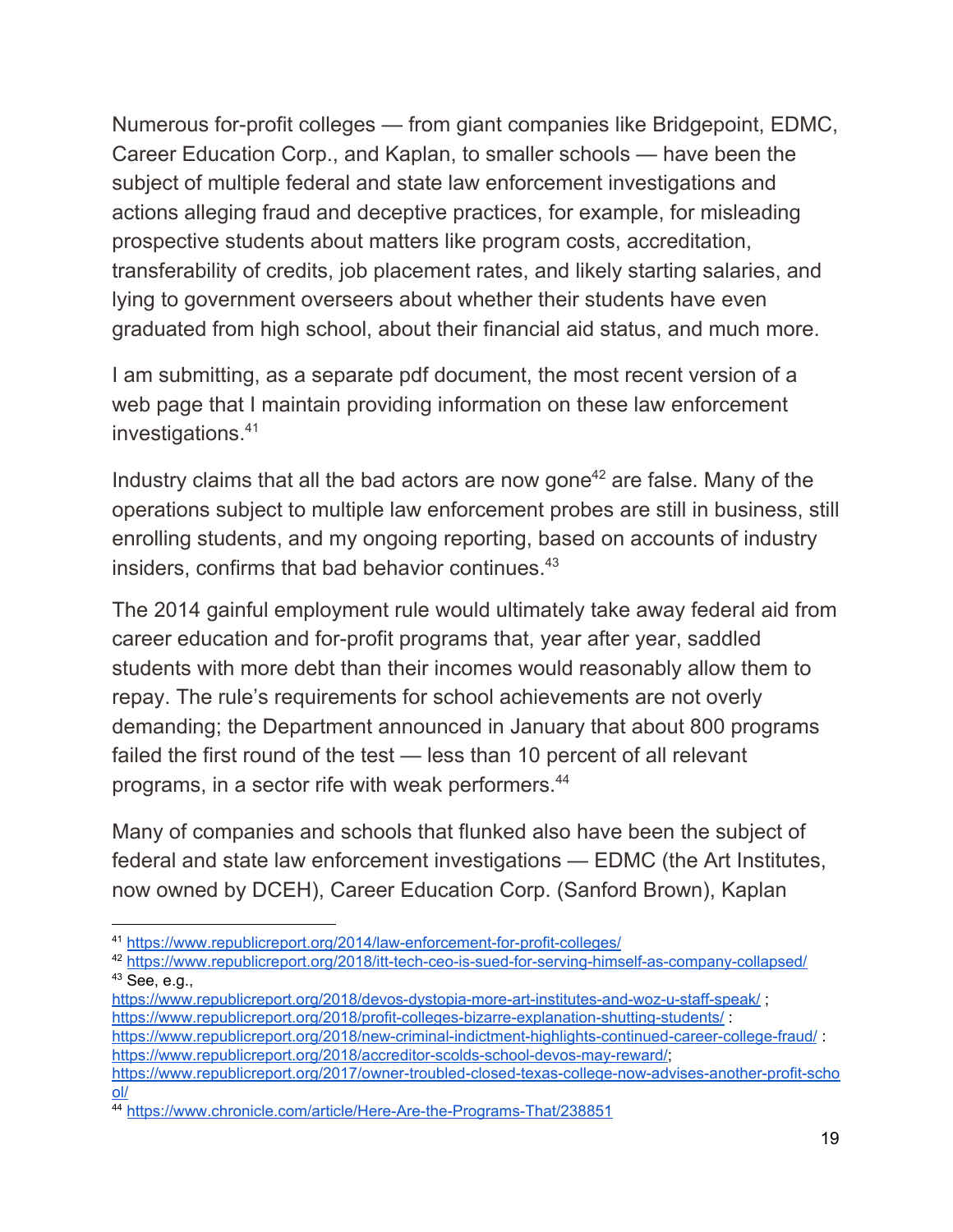University (now Purdue Global), Brightwood (formerly Kaplan College), ITT Tech, University of Phoenix, Everest, Globe University, Marinello School of Beauty, Vatterott, Westwood, and more — indicating that the rule is on the right track; fraudulent schools are often bad value for students, and that's why they engage in deception.

But many for-profit college representatives suggest that, because they see themselves as good people, and because they work hard, they don't want a rule that might force them to alter their programs, or spend additional money on compliance, or lower their prices. They don't want a rule even if many of the schools that will have to change or shut down are among the most shoddy operations in their industry. Apparently, if one "good" program might face adversity, it's unacceptable. It's almost as if the for-profit college owners think they can just raise their hands and get free money.

This mind-set was just reflected during the rule-making meetings in a comment by negotiator Jennifer Blum of for-profit Laureate Education. She posited a situation where a college has a teacher training program that is failing the gainful employment rule "through no fault of their own; it just has to do with the salaries that teachers make." But that's the point of the gainful employment. A school might not think that it's at "fault," but the ex-students are buried in debt from the high tuition.

Some of the industry owners are good people. They are justifiably proud of their staffs, of student success stories. But the work of some of these owners to undo the gainful employment rule hurts students and taxpayers. Because the rules have the potential, over time, to protect millions of people from predatory educational programs that would ruin their financial futures. And that goal is worth some sacrifice, and the exit from the business of some lower-performing programs, as a condition for the industry continuing to receive our tax dollars.

It's better policy to protect students and taxpayers than to protect well-meaning, but ineffective programs. The schools have no entitlement to taxpayer dollars except to the extent they are helping students.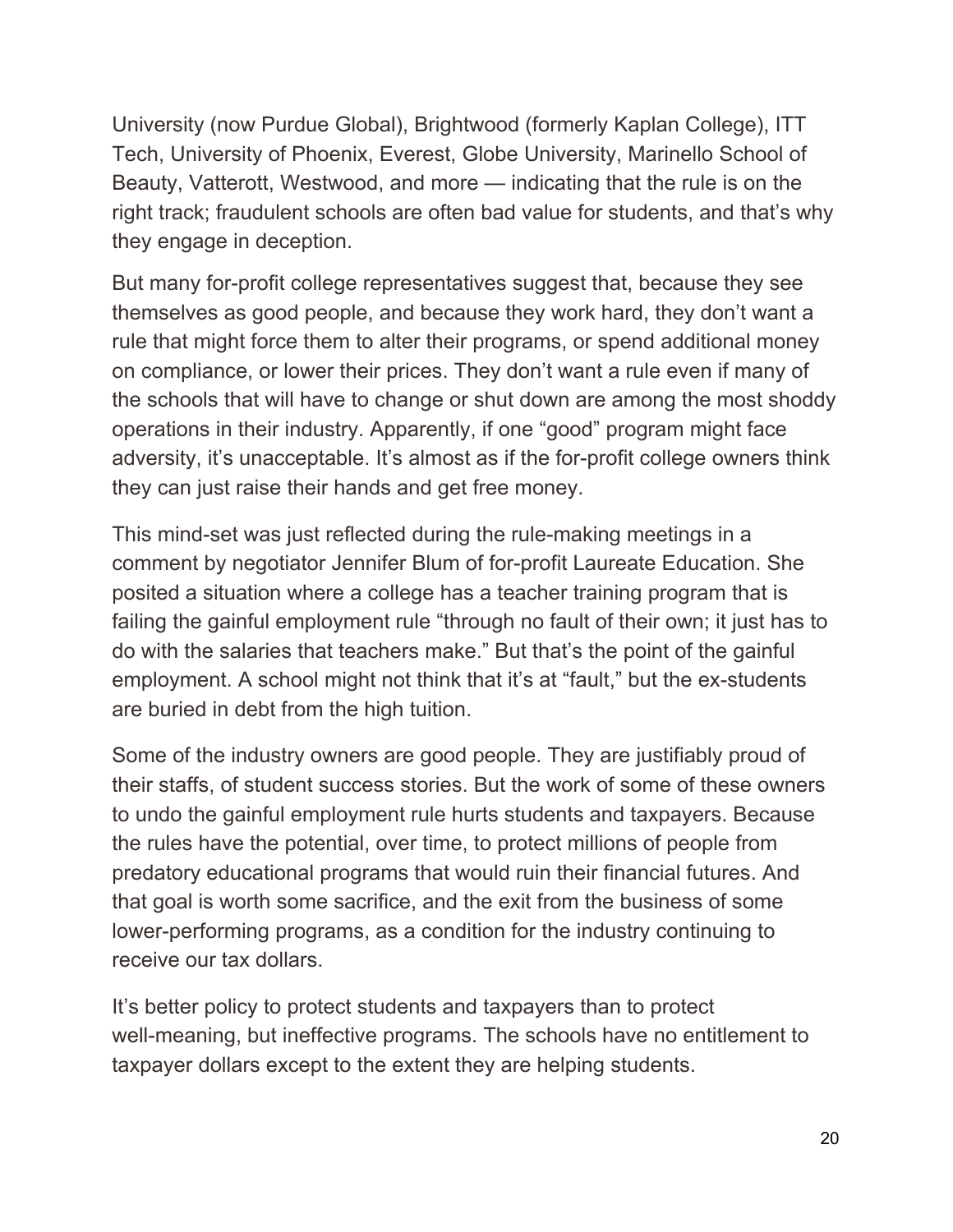During a break in one of the gainful employment rule-making meetings, one lobbyist for a chain of for-profit schools acknowledged to me that ultimately all his schools were able to comply with the 2014 rule, but he said that the compliance efforts cost perhaps \$500,000. That sounded like a lot of money, until I remembered that I know many for-profit college students, from low-income backgrounds, who ended up with \$125,000 or more in student loan debt after obtaining degrees that haven't helped them a bit. They've been paying down these loans, and they're broke. The for-profit colleges got \$125,000 each time.

And let's be clear: Under the gainful employment rule, the government would never order any school to close. The federal government can only decide whether the school is eligible for taxpayer funds. For-profit operators remain free to run whatever schools or programs they want, if they can get state licensing. Many for-profit schools operate without federal aid, often at much lower prices for students.

To emphasize: This is not the normal government policy trade-off between say, consumer protection, and the interest of banks in maximizing profit. Or environmental protection versus fossil fuel profits. *The for-profit college industry is funded almost entirely with our taxpayer dollars*. And the issue is whether the government, on behalf of taxpayers, should require some meaningful performance standards, enough good results for students, in exchange for those dollars, or whether, instead, the owners are permanently entitled to an open torrent of our money without serious regard to performance.

The Department expresses unease, a sense of unfairness, about a gainful employment rule that only addresses some programs at some schools. But there are good reasons that the 2014 rule covers only non-degree programs at for-profit, non-profit, and state schools, as well as other for-profit programs. First, the authority for the rule is a provision in the law that relates only to career and for-profit programs.<sup>45</sup> Second, there is widespread evidence that many for-profit programs are leaving students with overwhelming debt,

<sup>45</sup> <https://www.law.cornell.edu/uscode/text/20/1002>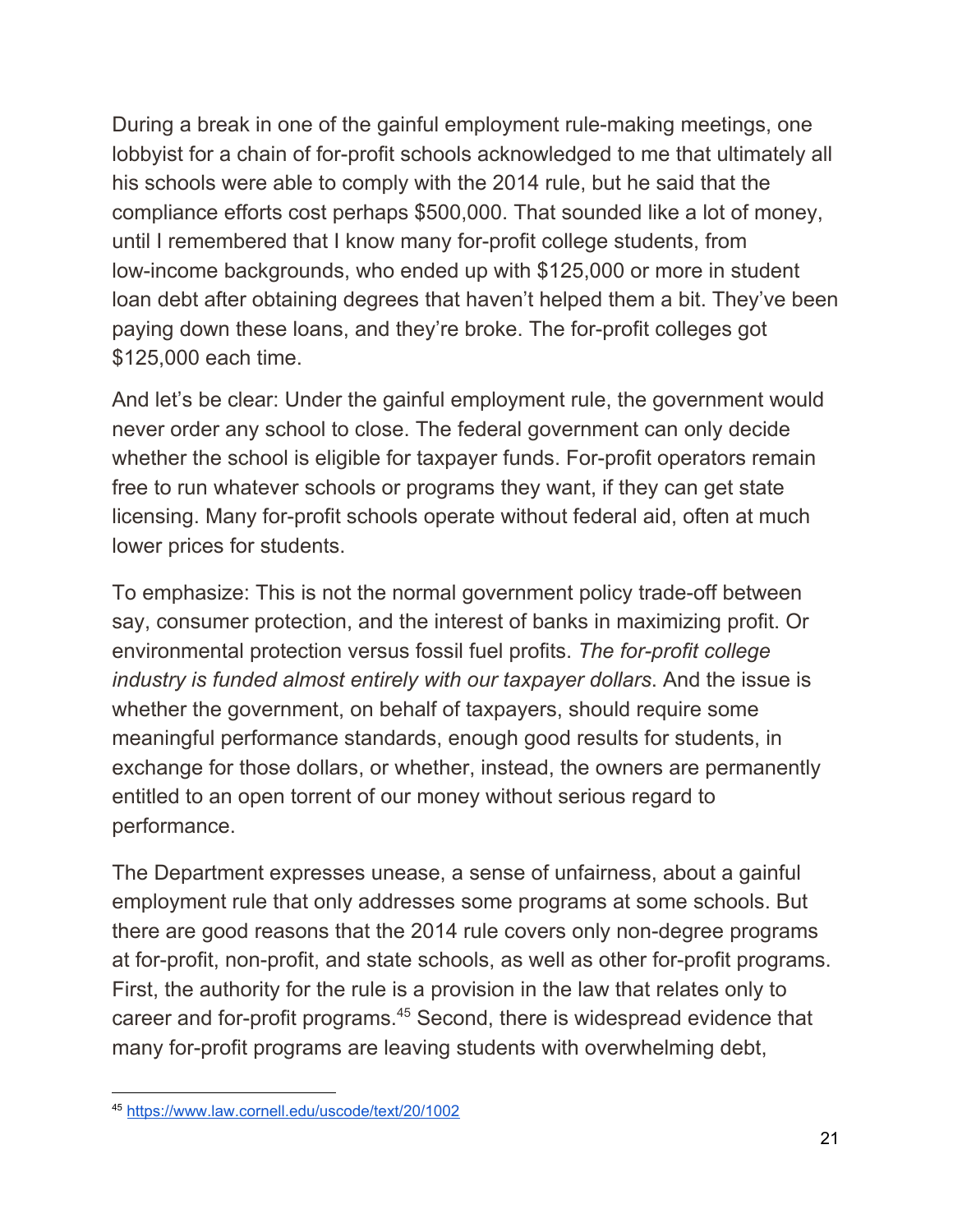essentially destroying their financial futures, and law enforcement actions and student complaints about those programs massively outnumber actions and complaints regarding other higher education sectors.

The 2014 gainful employment rule was carefully crafted, was based on data, and was upheld by federal courts. As Professor Sandy Baum has pointed out, the Department's new NPRM inaccurately cites her research as evidence that the debt-to-earnings comparison in the 2014 rule is based on an inappropriate metric; the Baum paper cited by the Department in fact presents evidence that supports strengthening, not weakening the rule.<sup>46</sup>

Some school owners expressed legitimate concerns during past rule-makings. But over five years the Department took those concerns into consideration, and I believe the Department ended up with rules that are more than fair to schools, rules that in fact are not as strong as they should be, but rules that do penalize some of the bad actors while rewarding colleges that actually help students train for careers.

Every day that the Department blocks the 2014 gainful employment rule, as well as the 2016 borrower defense rule, is another day that numerous additional Americans will be deceived into enrolling into programs that will bury them in debt, while enriching their deceivers — all at taxpayer expense.

# **B. Retaining the Gainful Employment Rule Would Save Billions for Taxpayers**

The Department acknowledges that repeal of the gainful employment rule will cost taxpayers as much as \$5.3 billion over a decade, because some for-profit and career education programs would have closed under the 2014 rule and thus wouldn't have absorbed federal student aid grants and loans. In other words, the Department admits that the 2014 rule -- the rule it is cancelling - would save money for taxpayers by pushing the Department to remove from

<sup>46</sup>

[https://www.urban.org/urban-wire/devos-misrepresents-evidence-seeking-gainful-employment-deregulatio](https://www.urban.org/urban-wire/devos-misrepresents-evidence-seeking-gainful-employment-deregulation) [n](https://www.urban.org/urban-wire/devos-misrepresents-evidence-seeking-gainful-employment-deregulation)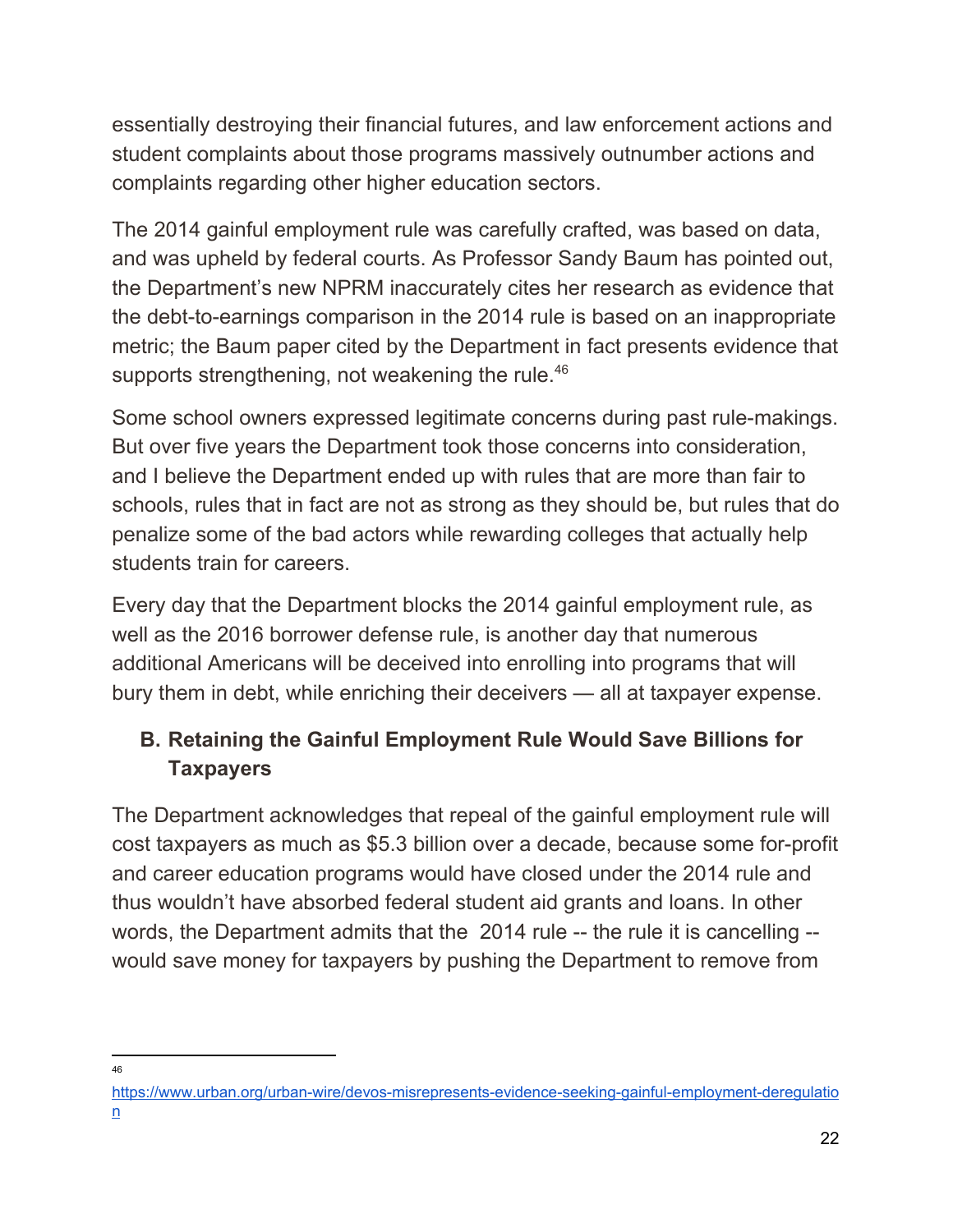federal aid some college programs that perform at the low end of debt-income comparisons.

The Department suggests that the College Scorecard information it wants to provide -- which would in fact be less information than would be required to be disclosed under the 2014 rule -- could help students avoid some of the less effective programs. But, once again, it offers no evidence for that assertion.

# **C. Eliminating the Gainful Employment Rule Would Be Inconsistent with the Department's Obligations Under Law**

Given the enormous benefits of retaining the 2014 gainful employment rule, eliminating it would be abdication of the Department and the administration's responsibility to administer the Higher Education Act and protect students and taxpayers.

Eliminating the rule would reduce incentives for schools to offer quality programs at affordable prices; in fact, it would give the green light for predatory behavior, and we already are seeing evidence that career schools are resuming or accelerating bad practices. $47$  As a result, many more students will enroll in programs that will ruin their financial futures, our economy will be harmed, and taxpayers will be paying for such destructive activity.

The students who suffer, as before, will be veterans, single mothers, people of color, the forgotten Americans President Trump promised to fight for. Many will be tricked into giving their contact information to recruiters by web sites promising jobs or offering fake college rankings and matchmaking systems that are in fact pay-to-play scams. $48$  Many will enroll because of false

[https://www.republicreport.org/2018/inside-a-for-profit-college-conversion-lucrative-ties-troubling-actions/;](https://www.republicreport.org/2018/inside-a-for-profit-college-conversion-lucrative-ties-troubling-actions/) [https://www.republicreport.org/2018/dehttps://www.republicreport.org/2018/inside-a-for-profit-college-conv](https://www.republicreport.org/2018/dehttps://www.republicreport.org/2018/inside-a-for-profit-college-conversion-lucrative-ties-troubling-actions/vos-dystopia-more-art-institutes-and-woz-u-staff-speak/) [ersion-lucrative-ties-troubling-actions/vos-dystopia-more-art-institutes-and-woz-u-staff-speak/](https://www.republicreport.org/2018/dehttps://www.republicreport.org/2018/inside-a-for-profit-college-conversion-lucrative-ties-troubling-actions/vos-dystopia-more-art-institutes-and-woz-u-staff-speak/) <sup>48</sup> [https://www.huffingtonpost.com/davidhalperin/scam-websites-promising-j\\_b\\_6146646.html](https://www.huffingtonpost.com/davidhalperin/scam-websites-promising-j_b_6146646.html) ; [https://www.huffingtonpost.com/davidhalperin/for-profit-college-market\\_b\\_6213896.html](https://www.huffingtonpost.com/davidhalperin/for-profit-college-market_b_6213896.html) ; [https://www.huffingtonpost.com/davidhalperin/neutron-ceo-tells-custome\\_b\\_6275122.html](https://www.huffingtonpost.com/davidhalperin/neutron-ceo-tells-custome_b_6275122.html) ;[https://www.republicreport.org/2018/new-fraud-suit-targets-call-center-pushes-students-predatory-college](https://www.republicreport.org/2018/new-fraud-suit-targets-call-center-pushes-students-predatory-colleges/) [s/](https://www.republicreport.org/2018/new-fraud-suit-targets-call-center-pushes-students-predatory-colleges/); [https://www.huffingtonpost.com/davidhalperin/military-branded-websites\\_b\\_9131742.html](https://www.huffingtonpost.com/davidhalperin/military-branded-websites_b_9131742.html) [https://www.ftc.gov/news-events/press-releases/2016/04/ftc-charges-education-lead-generator-tricking-jo](https://www.ftc.gov/news-events/press-releases/2016/04/ftc-charges-education-lead-generator-tricking-job-seekers) [b-seekers](https://www.ftc.gov/news-events/press-releases/2016/04/ftc-charges-education-lead-generator-tricking-job-seekers)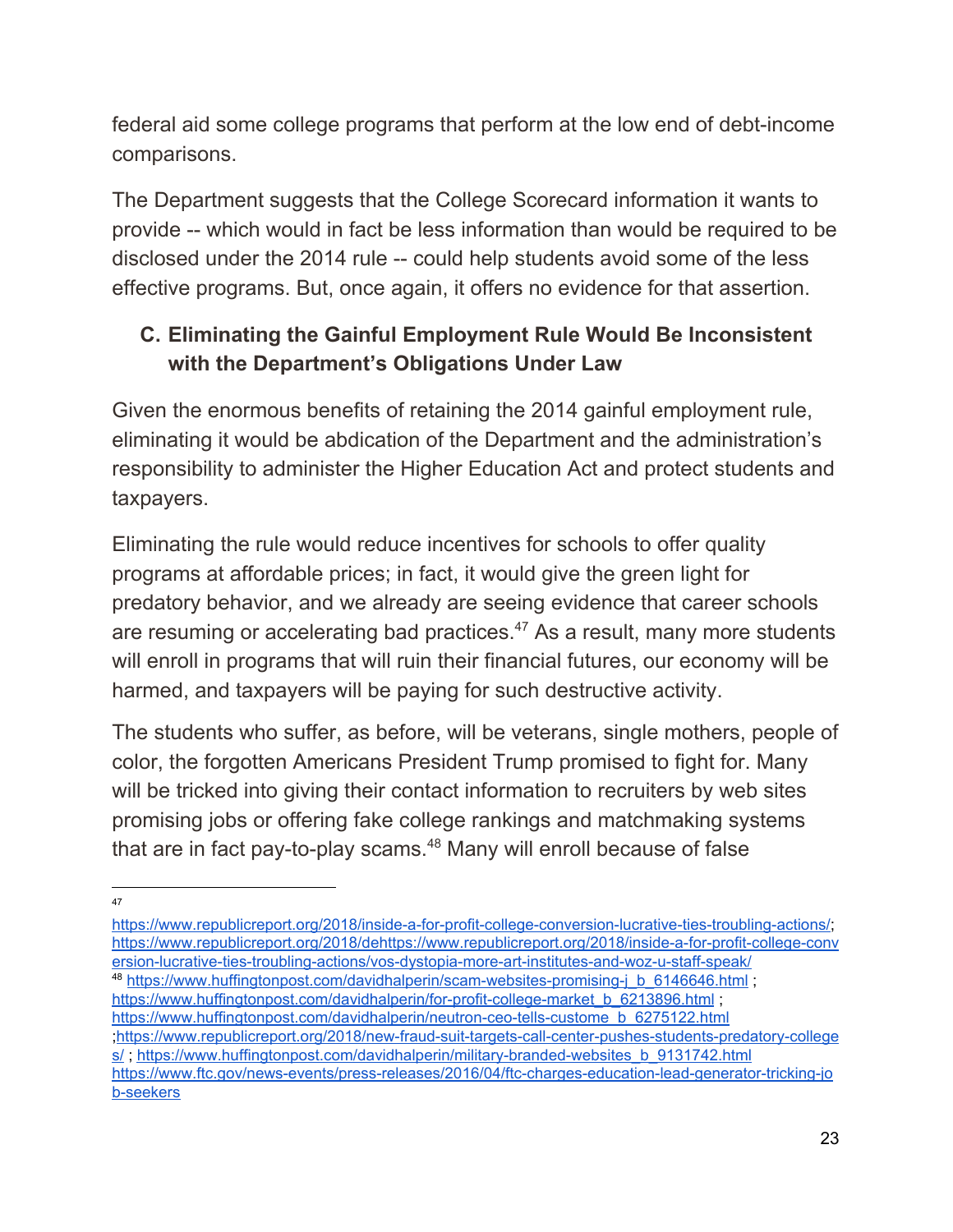promises about the selectivity of the school, the urgency of enrolling immediately, the cost of attending, transferability of credits, job placement, starting salaries, and the value of the degree in obtaining jobs requiring professional licensure. Even if these students graduate — and many don't and even if they get the job they dreamed of — and many won't — they may not earn enough to pay down their loans, because the tuition was just too high.

That is the problem the 2014 gainful employment rule addressed, and that is the problem that the Department's rescission of the rule arbitrarily, capriciously, and unlawfully fails to address.

#### **3. The Regulatory Process for Both Rules was Improperly Corrupted**

The results in both regulatory processes are, again, not entirely surprising, given that: (1) you have stacked your senior management team with former executives of predatory colleges $49$ ; and (2) the Department stacked the negotiated rulemaking panels with representatives of predatory colleges -- in each case, some of the same predatory for-profit colleges whose misconduct created the need for stronger accountability measures.

You have bestowed a Department official named Diane Auer Jones with the elaborate title "Principal Deputy Under Secretary delegated to perform the duties of Under Secretary and Assistant Secretary for Postsecondary Education," putting her in charge of the Department's higher education work, even though there is no indication that she, or anyone<sup>50</sup>, will be formally nominated to the Under Secretary or Assistant Secretary job, which would require Senate confirmation.

It seems clear why your administration would not want to present Ms. Jones at a Senate confirmation hearing. Her involvement is apparent in the range of

[https://www.republicreport.org/2018/senators-to-devos-aide-diane-jones-has-significant-conflicts-of-intere](https://www.republicreport.org/2018/senators-to-devos-aide-diane-jones-has-significant-conflicts-of-interest/) [st/](https://www.republicreport.org/2018/senators-to-devos-aide-diane-jones-has-significant-conflicts-of-interest/) 50

[https://www.washingtonpost.com/news/answer-sheet/wp/2018/06/28/trump-is-president-but-his-education](https://www.washingtonpost.com/news/answer-sheet/wp/2018/06/28/trump-is-president-but-his-education-department-is-jeb-bushs/?noredirect=on&utm_term=.fe12ec02806e) [-department-is-jeb-bushs/?noredirect=on&utm\\_term=.fe12ec02806e](https://www.washingtonpost.com/news/answer-sheet/wp/2018/06/28/trump-is-president-but-his-education-department-is-jeb-bushs/?noredirect=on&utm_term=.fe12ec02806e)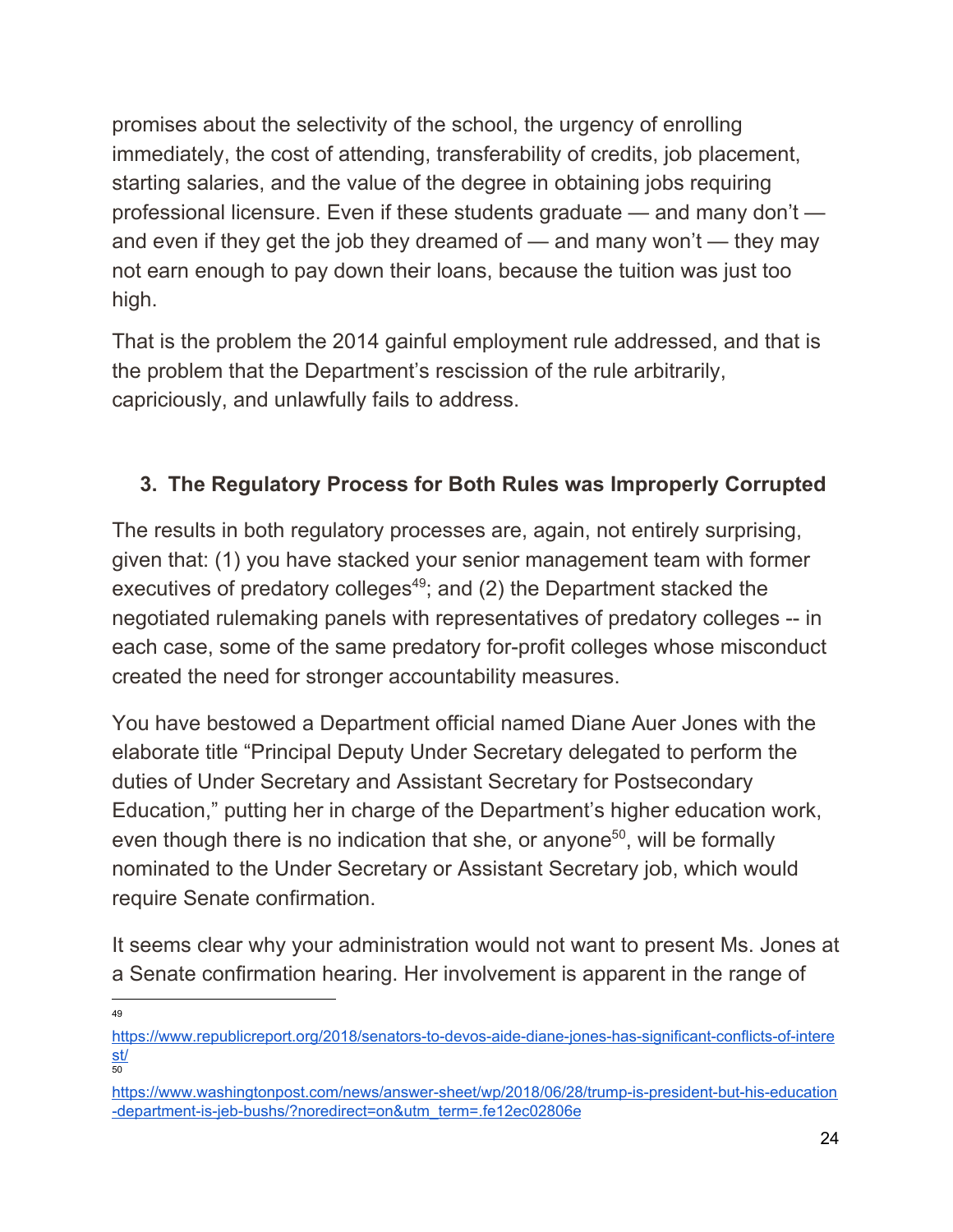regulatory and enforcement decisions that have tailored the Department's policies to the wish list of the worst predatory actors in the for-profit college industry. Ms. Jones's involvement in this abandonment of accountability measures is particularly troubling because before joining the Department she worked for some of those same egregious actors<sup> $51$ </sup>, including the college chains Career Education Corp. and CollegeAmerica, both of which have extensive records of deceiving and abusing students, and the trade association CECU/APSCU $52$ , which has harbored some of the industry's worst predators.<sup>53</sup>

Ms. Jones was, from 2010 until 2015, senior vice president and chief external affairs officer at Career Education Corporation, meaning she was a lobbyist<sup>54</sup> for a predatory for-profit college.

Illinois-based Career Education Corp., whose schools have included American InterContinental University, Colorado Technical University, and Sanford-Brown, was getting as much as \$1.9 billion annually in federal student aid dollars during in the peak years of the for-profit college era.<sup>55</sup>

In recent years the company has been under investigation for deceptive practices by the Federal Trade Commission; the Securities and Exchange Commission; and the attorneys general of Arkansas, Arizona, Connecticut, Idaho, Iowa, Kentucky, Missouri, Nebraska, North Carolina, Oregon, Pennsylvania, Washington, Illinois, Tennessee, Hawaii, New Mexico, Maryland, Florida, Massachusetts, Minnesota, New York, and the District of Columbia.<sup>56</sup>

Among other troubling behavior at the school:

<sup>51</sup> <https://www.republicreport.org/2018/another-profit-college-lobbyist-join-devos-education-department/> 52

[https://www.republicreport.org/2018/senators-to-devos-aide-diane-jones-has-significant-conflicts-of-intere](https://www.republicreport.org/2018/senators-to-devos-aide-diane-jones-has-significant-conflicts-of-interest/) [st/](https://www.republicreport.org/2018/senators-to-devos-aide-diane-jones-has-significant-conflicts-of-interest/) 53

[https://www.republicreport.org/2018/profit-college-lobbyist-blames-obama-john-oliver-new-york-times-oitn](https://www.republicreport.org/2018/profit-college-lobbyist-blames-obama-john-oliver-new-york-times-oitnb-industry-woes/) [b-industry-woes/](https://www.republicreport.org/2018/profit-college-lobbyist-blames-obama-john-oliver-new-york-times-oitnb-industry-woes/)

<sup>54</sup> [https://www.huffingtonpost.com/davidhalperin/for-profit-colleges-spend\\_b\\_5221407.html](https://www.huffingtonpost.com/davidhalperin/for-profit-colleges-spend_b_5221407.html)

<sup>55</sup> [https://www.help.senate.gov/imo/media/for\\_profit\\_report/PartII/CEC.pdf](https://www.help.senate.gov/imo/media/for_profit_report/PartII/CEC.pdf)

<sup>56</sup> <https://www.republicreport.org/2014/law-enforcement-for-profit-colleges/>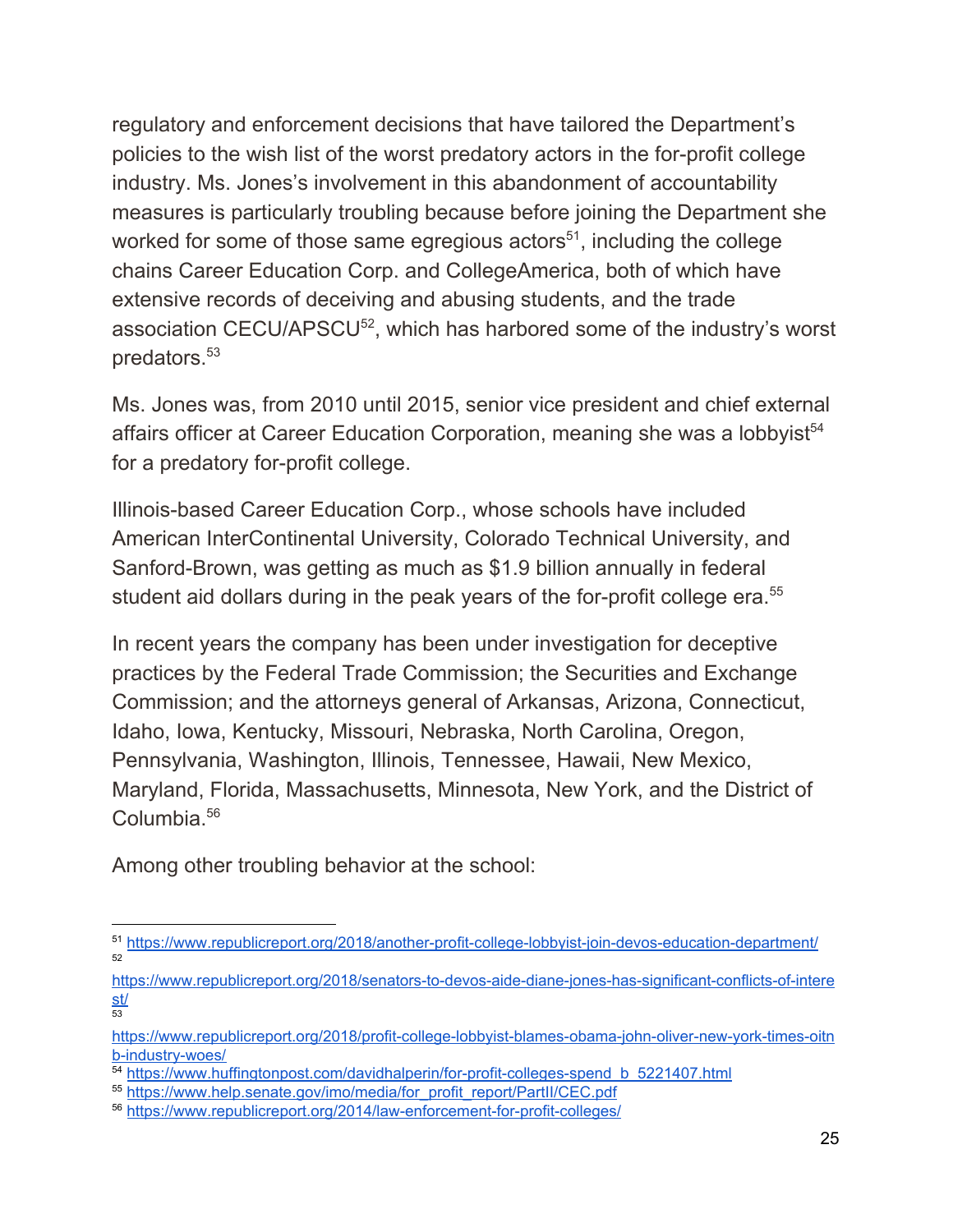- $\bullet$  In 2013, the New York Attorney General announced<sup>57</sup> that Career Education Corporation would pay \$10.25 million in fines and restitution to students over charges that CEC significantly inflated its job placement rates in communicating with students, accreditors, and government officials. CEC's alleged bad acts included: counting as placed in a permanent job a student who worked one day at a health fair created by CEC; counting graduates of criminal justice programs as placed "in field" if they obtained retail sales jobs; and claiming placement rates as ranging from 55 percent to 80 percent, when the actual figures were 24 percent to 64 percent. CEC was also accused of failing to inform prospective students that some of its programs lacked programmatic accreditation, meaning that graduates would have no opportunity to apply for the kinds of jobs for which they thought they were training.
- $\bullet$  In 2010, CEC agreed<sup>58</sup> to pay \$40 million to settle a class action lawsuit brought by students who said its San Francisco-based California Culinary Academy had misled them by claiming that 97 percent of graduates were hired for culinary jobs. The school failed to explain to applicants that that figure included graduates working as baristas, prep cooks, and waiters, jobs for which a degree was not required. The students also alleged that CEC invented fake job placements.
- In 2013, a California arbitrator awarded Anna Berkowitz  $$217,000^{59}$  in the first of over 1,000 claims filed against CEC's Le Cordon Bleu College of Culinary Arts in Pasadena. The arbitrator ruled that CEC committed fraud when its staff told Berkowitz that borrowing \$40,000 to pay for eight months of training at the school would make her "a shoe-in" to land a job as a pastry chef earning \$75,000 a year to start. Berkowitz and other former Cordon Bleu learned too late that it was highly unlikely they would ever be able to pay off their heavy loans working in the culinary industry.

<sup>57</sup>

[https://ag.ny.gov/press-release/ag-schneiderman-announces-groundbreaking-1025-million-dollar-settleme](https://ag.ny.gov/press-release/ag-schneiderman-announces-groundbreaking-1025-million-dollar-settlement-profit) [nt-profit](https://ag.ny.gov/press-release/ag-schneiderman-announces-groundbreaking-1025-million-dollar-settlement-profit)

<sup>&</sup>lt;sup>58</sup> [https://www.help.senate.gov/imo/media/for\\_profit\\_report/PartII/CEC.pdf](https://www.help.senate.gov/imo/media/for_profit_report/PartII/CEC.pdf)

<sup>59</sup> [http://blogs.laweekly.com/squidink/2013/06/plaintiff\\_wins\\_settlement\\_in\\_l.php](http://blogs.laweekly.com/squidink/2013/06/plaintiff_wins_settlement_in_l.php)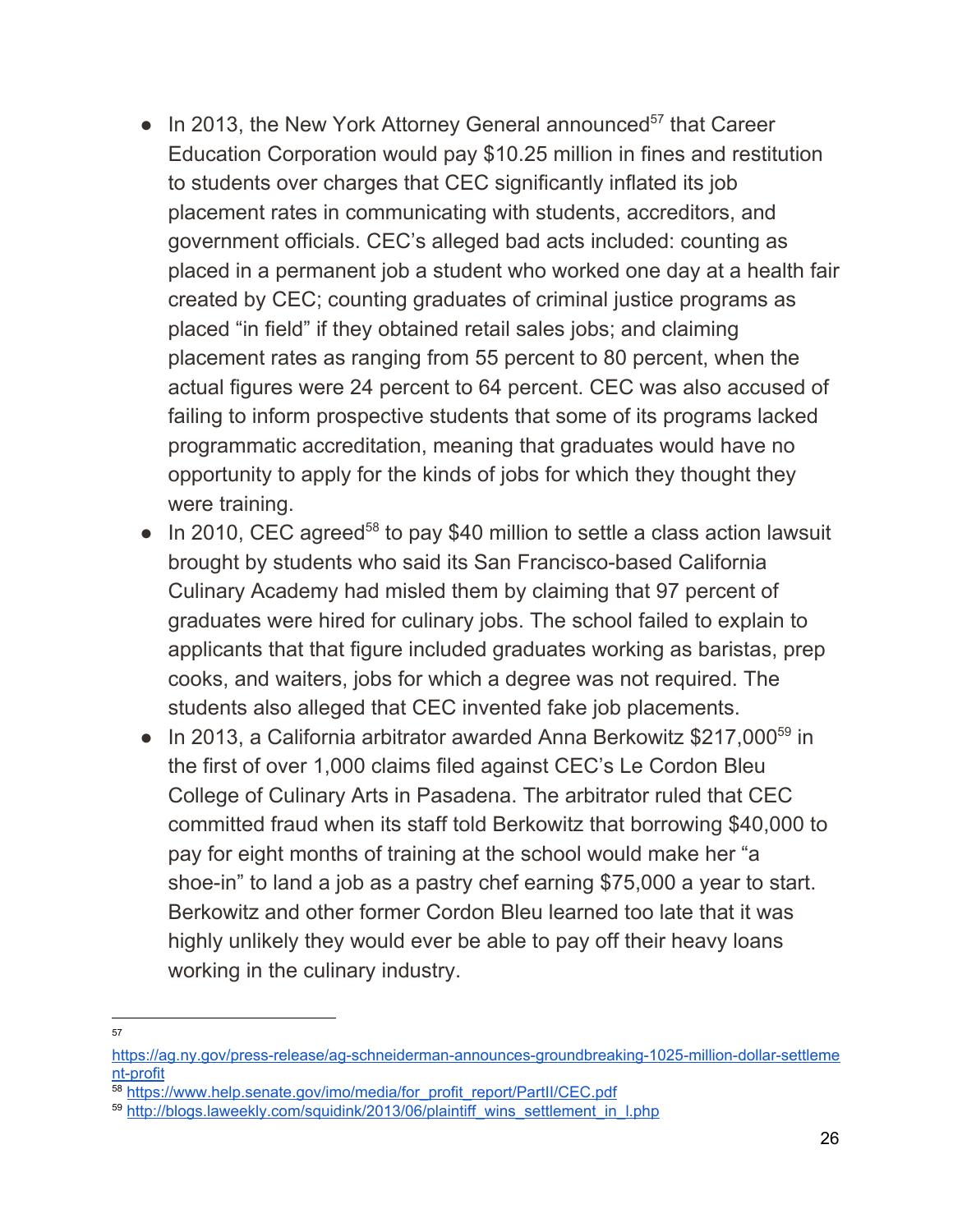$\bullet$  In February 2017, CEC agreed<sup>60</sup> to pay \$10 million back to U.S. taxpayers to settle a False Claims Act lawsuit<sup> $61$ </sup> brought by former employees alleging that its American Continental University violated the legal ban on paying sales commissions to college recruiters, failed to verify students' proof of graduation, and lied to its accreditor.

Ms. Jones also was an expert witness<sup>62</sup> for CollegeAmerica in a fraud case brought by Colorado's attorney general late last year. That school is part of another chain that has been the subject of multiple investigations and actions for improper practices.<sup>63</sup>

Ethics disclosure forms show that, while working at Career Education Corporation, Ms. Jones lobbied for a measure to defund the gainful employment rule.<sup>64</sup> Yet Ms. Jones reportedly has not recused herself from working on the DeVos Department's repeal of that rule or on any matters related to career education<sup>65</sup>, even after ten Senate Democrats wrote to you in April raising concerns about Ms. Jones's conflicts of interest.<sup>66</sup>

In March, during the final round of public rule-making meetings on your Department's plan to gut the gainful employment rule, Ms. Jones could be seen sitting with other Department officials behind the negotiating table.

Ms. Jones, of course, is not doing this work alone. You have filled many of the key higher education positions in her department with former executives of and lawyers for predatory for-profit colleges.<sup>67</sup>

<sup>60</sup> <https://www.sec.gov/Archives/edgar/data/1046568/000119312517050424/d347448d8k.htm>

<sup>61</sup> <https://www.leagle.com/decision/infdco20160921877>

<sup>&</sup>lt;sup>62</sup> <https://www.republicreport.org/2018/another-profit-college-lobbyist-join-devos-education-department/> 63

[https://www.republicreport.org/2017/with-collegeamerica-trial-underway-someone-just-posted-an-unhinge](https://www.republicreport.org/2017/with-collegeamerica-trial-underway-someone-just-posted-an-unhinged-attack-on-colorados-attorney-general/) [d-attack-on-colorados-attorney-general/](https://www.republicreport.org/2017/with-collegeamerica-trial-underway-someone-just-posted-an-unhinged-attack-on-colorados-attorney-general/) 64

[https://soprweb.senate.gov/index.cfm?event=getFilingDetails&filingID=C85E8357-11A8-45BD-9889-B7F8](https://soprweb.senate.gov/index.cfm?event=getFilingDetails&filingID=C85E8357-11A8-45BD-9889-B7F851B5FF40&filingTypeID=60) [51B5FF40&filingTypeID=60](https://soprweb.senate.gov/index.cfm?event=getFilingDetails&filingID=C85E8357-11A8-45BD-9889-B7F851B5FF40&filingTypeID=60)

<sup>65</sup> <https://www.nytimes.com/2018/07/26/us/politics/betsy-devos-for-profit-colleges.html> 66

[https://www.blumenthal.senate.gov/imo/media/doc/04.26.2018%20-%20DeVos%20-%20Jones%20Confli](https://www.blumenthal.senate.gov/imo/media/doc/04.26.2018%20-%20DeVos%20-%20Jones%20Conflicts%20of%20Interest.pdf) [cts%20of%20Interest.pdf](https://www.blumenthal.senate.gov/imo/media/doc/04.26.2018%20-%20DeVos%20-%20Jones%20Conflicts%20of%20Interest.pdf)

<sup>&</sup>lt;sup>67</sup> <https://www.republicreport.org/2018/another-profit-college-lobbyist-join-devos-education-department/>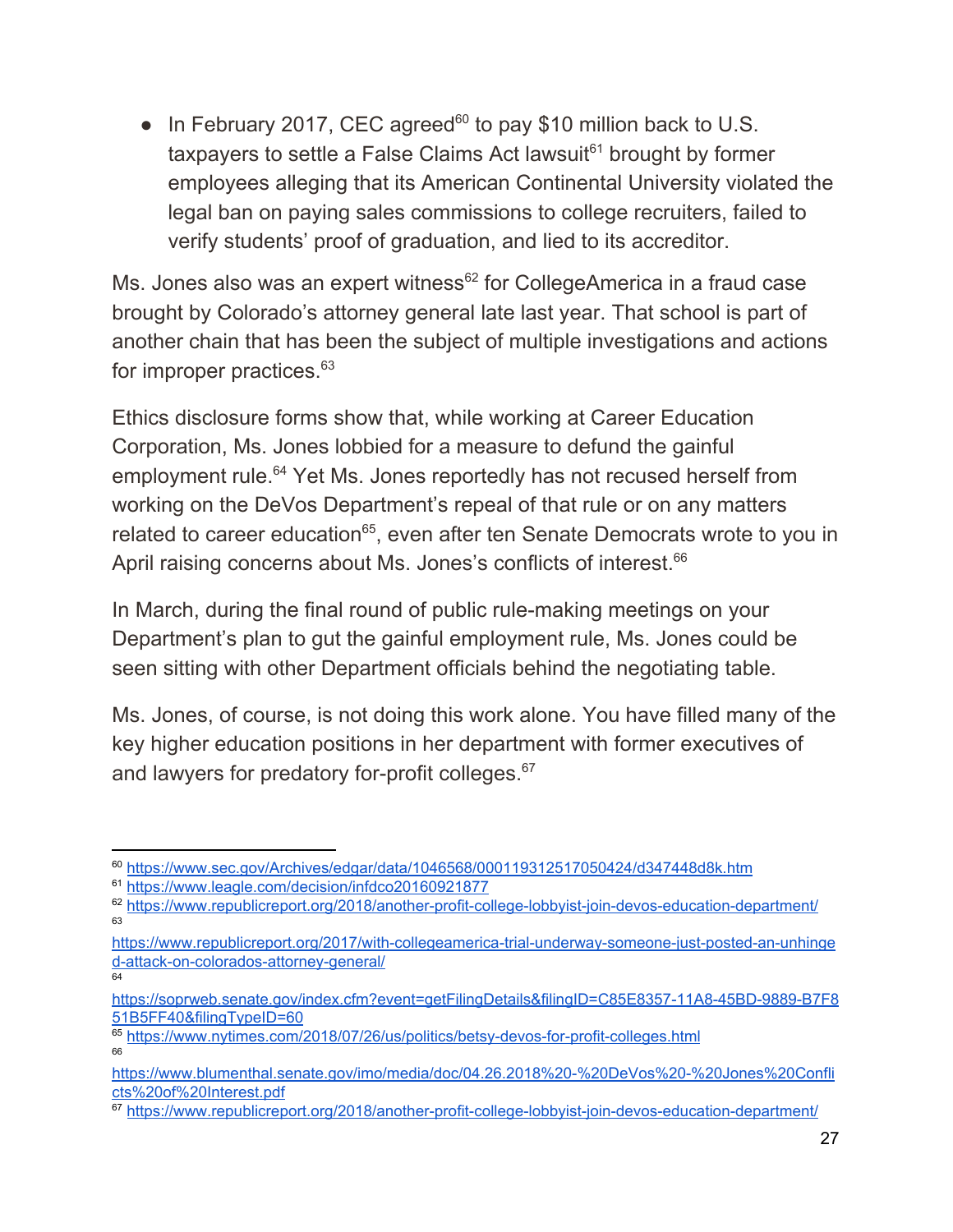Robert Eitel, who also previously worked at Career Education Corp. and also for Bridgepoint Education, is now your senior counsel, also working on higher education issues.<sup>68</sup> Bridgepoint Education<sup>69</sup> has been under investigation for fraud and other abuses by four federal agencies and five state attorneys  $q$ eneral.<sup>70</sup>

You have placed in the critical job of the head of the Department's enforcement unit ― in charge of investigating illegal conduct by schools ― Julian Schmoke<sup>71</sup>, a college administrator who apparently<sup>72</sup> had no investigative experience but previously worked<sup> $73$ </sup> at for-profit DeVry University  $74$ , which has been under investigation by multiple law enforcement agencies and in 2016 paid \$100 million to settle a Federal Trade Commission lawsuit charging that it deceived students.

You have placed another Department official, James Manning, in the role of Acting Under Secretary and as the head of the Office of Federal Student Aid (FSA), which oversees compliance by colleges with Department rules regarding taxpayer-funded grants and loans. Sometime between 2015 and 2017, Mr. Manning was paid \$110,000 for work as a consultant by USA Funds, a student loan guarantee and debt collection agency run by William Hansen. Mr. Hansen's operation has pressed for the right to continue to engage in predatory loan practices and now, renamed Strada Education Network, is tied to for-profit college operations. Mr. Hansen also sits on the board of Career Education Corp.<sup>75</sup>

<sup>69</sup> <https://www.republicreport.org/2018/profit-bridgepoint-says-colleges-will-become-non-profit-wont/>

<sup>&</sup>lt;sup>68</sup> [https://www.nytimes.com/2017/03/17/business/education-for-profit-robert-eitel.html?\\_r=0](https://www.nytimes.com/2017/03/17/business/education-for-profit-robert-eitel.html?_r=0)

<sup>70</sup> <https://www.republicreport.org/2014/law-enforcement-for-profit-colleges/> 71

[https://www.marketwatch.com/story/trump-admin-reportedly-hires-a-former-for-profit-college-dean-for-frau](https://www.marketwatch.com/story/trump-admin-reportedly-hires-a-former-for-profit-college-dean-for-fraud-enforcement-2017-08-30) [d-enforcement-2017-08-30](https://www.marketwatch.com/story/trump-admin-reportedly-hires-a-former-for-profit-college-dean-for-fraud-enforcement-2017-08-30)

<sup>72</sup> <https://www.linkedin.com/in/julian-schmoke-phd-5aa7a47/>

[https://www.insidehighered.com/quicktakes/2017/08/30/report-education-department-hires-enforcement-c](https://www.insidehighered.com/quicktakes/2017/08/30/report-education-department-hires-enforcement-chief) [hief](https://www.insidehighered.com/quicktakes/2017/08/30/report-education-department-hires-enforcement-chief)

<sup>&</sup>lt;sup>74</sup> [https://www.huffingtonpost.com/davidhalperin/new-ceo-says-devry-is-see\\_b\\_12123738.html](https://www.huffingtonpost.com/davidhalperin/new-ceo-says-devry-is-see_b_12123738.html)

<sup>75</sup> <https://www.republicreport.org/2018/senators-question-devos-aides-potential-conflicts-interest/>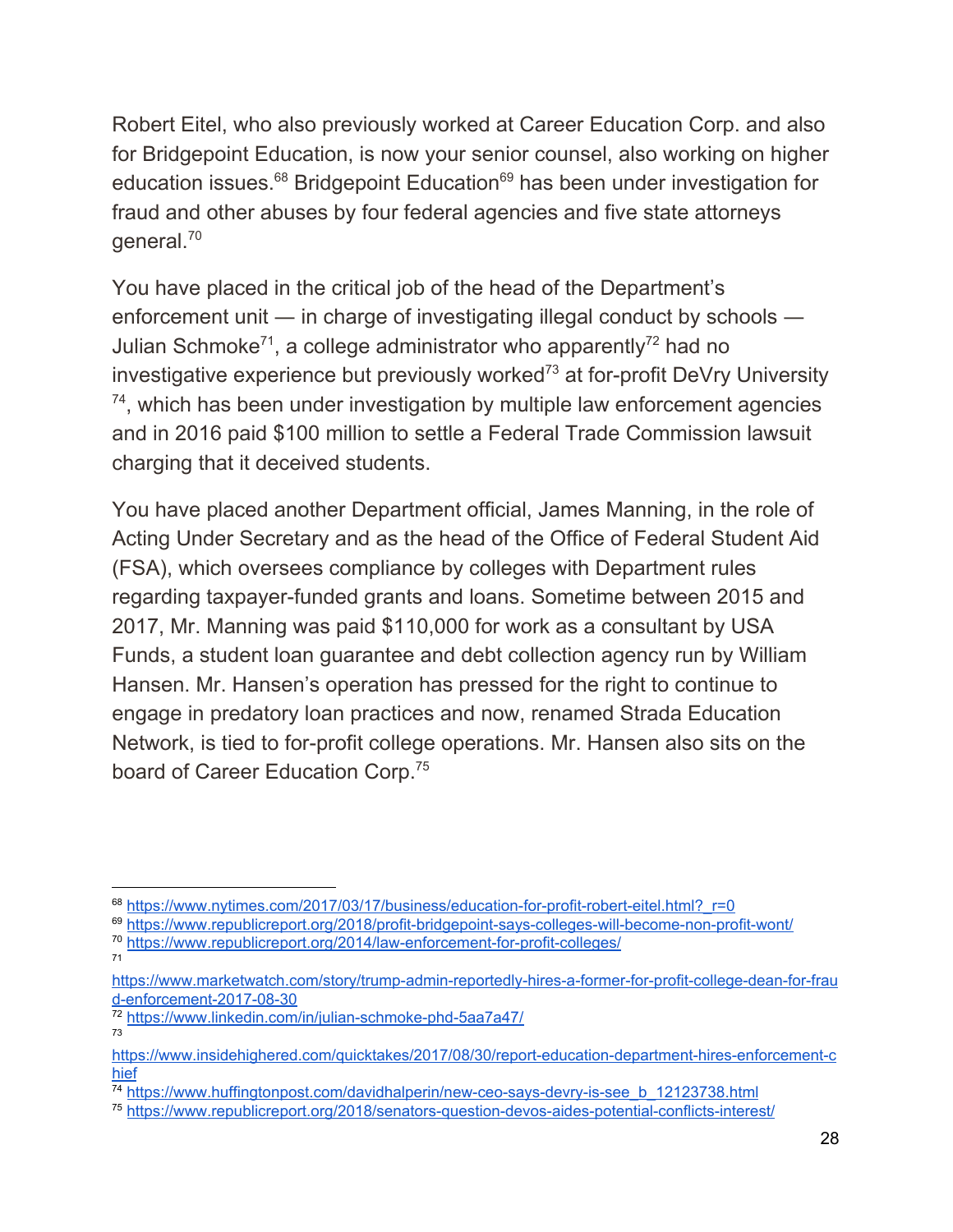Your Department general counsel, Carlos Muñiz, was a corporate lawyer who advised Career Education Corp.<sup>76</sup>

Early in the Administration the Department hired as an advisor Taylor Hansen, who previously worked as a lobbyist for the main for-profit college trade group, CECU. Department emails show that this Mr. Hansen quickly got to work setting up meetings to discuss the gainful employment rule, which CECU and Mr. Hansen had aggressively opposed.<sup> $77$ </sup> (Soon after leaving the Department in March 2017, Mr. Hansen spoke to ProPublica and, according to that outlet, said "he wasn't working on the gainful employment regulations at the department."<sup>78</sup>)

In addition, the Department packed both the borrower defense and the gainful employment negotiating panels with people who have worked for predatory colleges. To be clear, the for-profit college industry was certainly entitled to representation on each panel. But you had no obligation to fill so many negotiator slots with people tied to for-profit schools and especially to predatory schools, schools that have particularly troubling records, the kinds of schools whose abuses — deceptive recruiting, high prices, low spending on education, financial recklessness, and barring of lawsuits by injured students — were imperiled by the very rules that, influenced by their deliberations at the meetings, you now propose to throw away. Your decision to so stack the panels improperly skewed the process.

Borrower defense negotiators the Department chose included the following:

— Linda Rawles, one of four people selected by by the Department to represent for-profit colleges on the panel, has the title "regulatory counsel" at Bridgepoint Education, a for-profit college company with a remarkably bad record of abusing students and taxpayers<sup>79</sup>, and a long trail of law enforcement investigations,

<sup>76</sup> <https://www.documentcloud.org/documents/4387676-Carlos-G-Mu%C3%B1iz-Financial-Disclosure.html> 77

[https://www.theatlantic.com/education/archive/2018/07/early-emails-from-trump-education-officials-reveal](https://www.theatlantic.com/education/archive/2018/07/early-emails-from-trump-education-officials-reveal-ties-to-for-profit-college/566273/)[ties-to-for-profit-college/566273/](https://www.theatlantic.com/education/archive/2018/07/early-emails-from-trump-education-officials-reveal-ties-to-for-profit-college/566273/)

<sup>78</sup> <https://www.propublica.org/article/former-lobbyist-with-for-profit-colleges-quits-education-department> 79

[https://www.huffingtonpost.com/entry/devos-department-stacks-negotiations-deck-with-for\\_us\\_5a0b1bf0e](https://www.huffingtonpost.com/entry/devos-department-stacks-negotiations-deck-with-for_us_5a0b1bf0e4b06d8966cf32d7) [4b06d8966cf32d7](https://www.huffingtonpost.com/entry/devos-department-stacks-negotiations-deck-with-for_us_5a0b1bf0e4b06d8966cf32d7)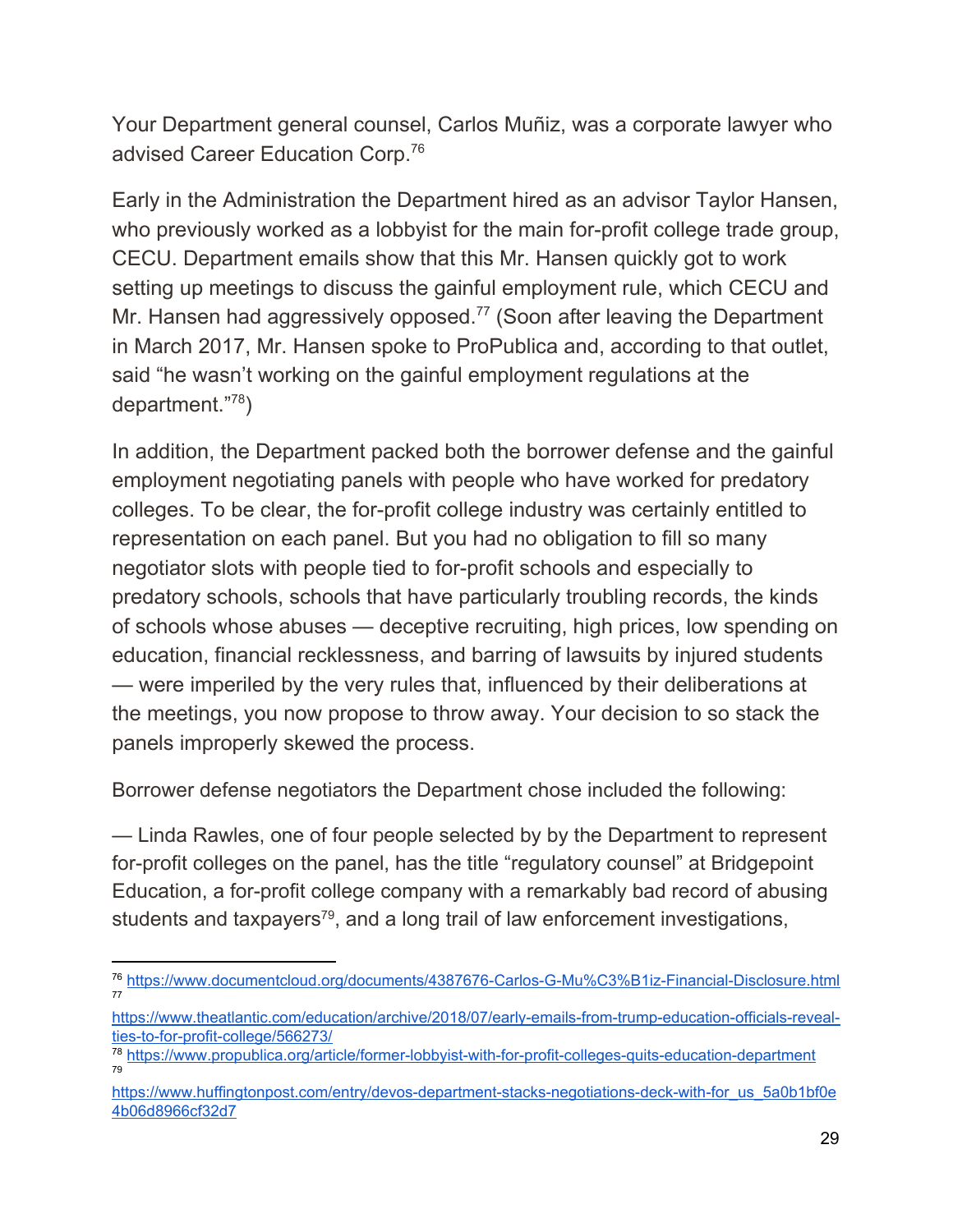including a major lawsuit recently filed by California's attorney general, with detailed and startling allegations of illegal business practices.<sup>80</sup> The Department didn't note Ms. Rawles' connection to Bridgepoint on its negotiator roster, and nor did Ms. Rawles mention it in introducing herself at the start of the rulemaking. Bridgepoint has a strong stake in getting rid of the Obama accountability rules.

— Aaron Lacey, a negotiator chose by the Department to represent "General counsels/attorneys and compliance officers" is a partner with the law firm Thompson Coburn, which has represented the collapsed, disgraced ITT Tech for-profit college chain and lobbied for giant for-profit Adtalem (DeVry); both companies have faced multiple federal and state law enforcement investigations. Mr. Lacey previously was senior vice president of regulatory affairs and strategic development at Vatterott College, another for-profit college with a disturbing record and legal violations.<sup>81</sup>

— Bryan Black, the other legal compliance lawyer picked, has in fact mostly worked as a personal injury lawyer. Although the DeVos Department did not disclose it on its negotiator roster, Mr. Black, as he noted in introducing himself at the first rulemaking session, is the owner of four Paul Mitchell for-profit beauty schools. I am aware of no compliance issues with these schools, but the use of this slot to add another for-profit college owner was inappropriate.

— Greg Jones was chosen by the Department as one of two negotiators to represent all of the private *non-profit colleges* in the United States. Mr. Jones is president of the non-profit Compass Rose Foundation.<sup>82</sup> Compass Rose operates career colleges in Florida — Sunstate Academy and Jones Technical Institute.

According to an IRS filing, Compass Rose in 2015 paid Greg Jones<sup>83</sup> \$247,474, paid his father Donald Jones<sup>84</sup>, the foundation's CEO, \$280,577, and paid Donald's wife Sharon Jones, the treasurer, \$174,092. But those hefty non-profit salaries for the Joneses may not reflect the full measure of their incomes over

[https://oag.ca.gov/news/press-releases/attorney-general-xavier-becerra-sues-profit-ashford-university-def](https://oag.ca.gov/news/press-releases/attorney-general-xavier-becerra-sues-profit-ashford-university-defrauding-and) [rauding-and](https://oag.ca.gov/news/press-releases/attorney-general-xavier-becerra-sues-profit-ashford-university-defrauding-and)

<sup>81</sup> [https://www.huffingtonpost.com/davidhalperin/what-college-was-michael\\_b\\_5719731.html](https://www.huffingtonpost.com/davidhalperin/what-college-was-michael_b_5719731.html)

<sup>82</sup> <http://www.compassrosefoundation.org/>

<sup>83</sup> <https://www.fapsc.org/page/RegionVIIEvent/Region-VII-Ways-to-Grow-your-School.htm>

<sup>84</sup> <https://www.businessobserverfl.com/print/Florida-edupreneurs/>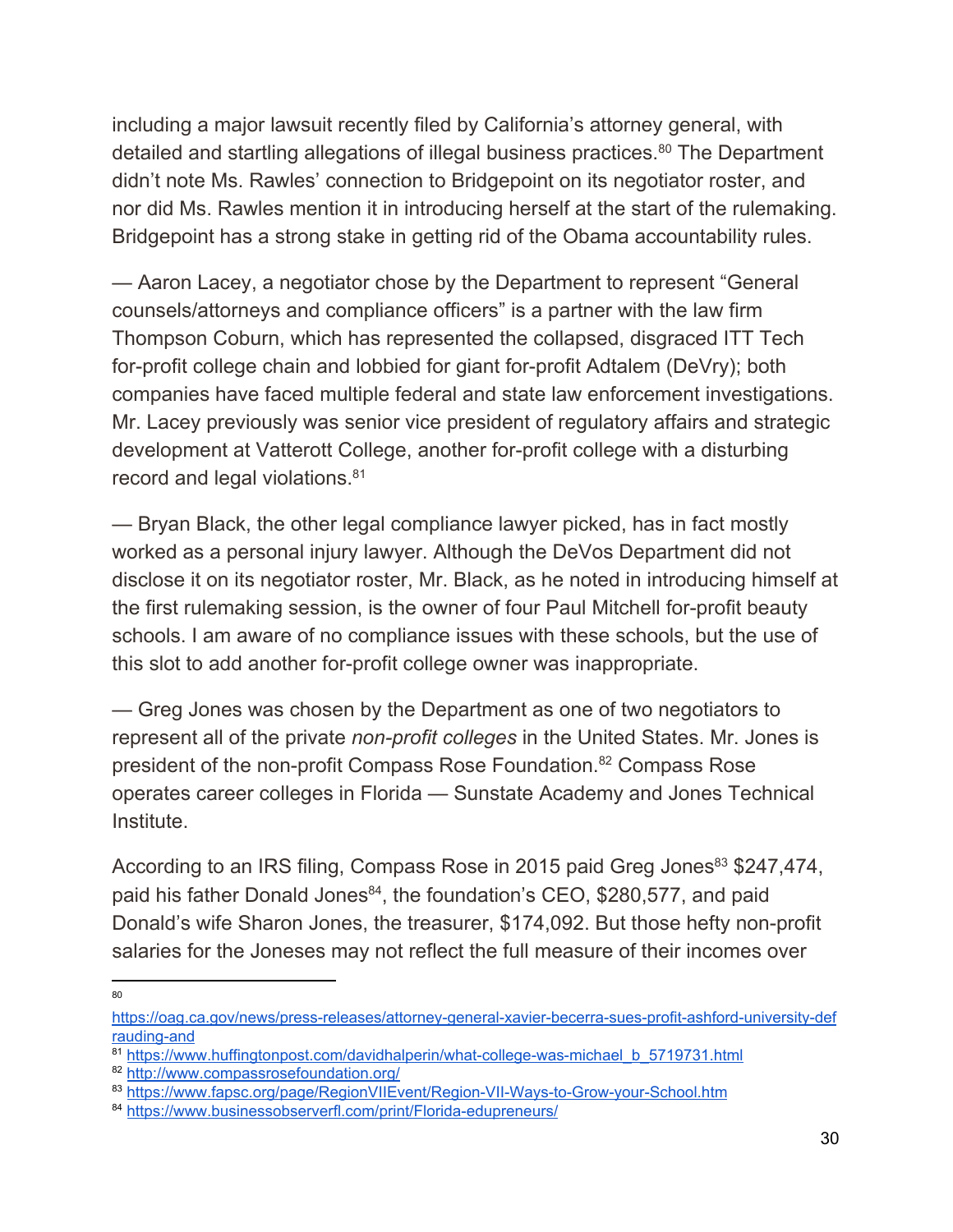the years. A complaint filed with the IRS alleged that a deal by Compass Rose to sell Southwest Florida College in 2009 to the firm AEA Investors, which has since merged the school into for-profit Southern Technical College, gave the Joneses millions of dollars in consulting fees and for a non-compete agreement. The IRS rejected the complaint without providing a reason. (In an email to me, Greg Jones said that the complaint to the IRS "was a baseless claim.")

(AEA Investors operates $85$  the former Compass Rose schools through its subsidiary Sextant Education Corp.<sup>86</sup> According to the Washington Post, Betsy DeVos (you) is or was invested in a trust that "has an indirect financial stake" in Sextant / AEA.<sup>87</sup> An AEA Partner, John Cozzi<sup>88</sup>, was, for more than a decade, a board member at predatory, now-collapsed ITT Tech.<sup>89</sup>)

In 2007, while Compass Rose owned Southwest Florida College, the foundation entered into a settlement agreement with the Department to resolve liabilities from a program review. Compass Rose was required to pay the Department \$567,723 and to repurchase federal loans totaling \$608,400. According to a former Southwest employee, the school's financial aid office was improperly signing loan documents on behalf of students. (Greg Jones told me by email, "The discrepancy was discovered by our non-profit administration and was immediately self-reported to the United States Department of Education and the Inspector General's Office.")

Greg Jones spoke on a panel addressing the gainful employment and borrower defense regulations at the 2016 annual meeting<sup>90</sup> of the for-profit colleges' main trade association, CECU (formerly APSCU), a group that has relentlessly sought to block the rules and previously included as members some of the most notoriously bad companies in the industry, such as Corinthian Colleges, EDMC, ITT Tech, Kaplan, Career Education Corporation, DeVry, Bridgepoint, ATI, and FastTrain. Also speaking at the same CECU meeting, on a panel addressing the gainful employment rule: fellow negotiator Aaron Lacey. (The other negotiator

<sup>85</sup> <https://www.miamiherald.com/news/local/education/article19428927.html>

<sup>86</sup> <http://www.aeainvestors.com/private-equity/investments/> 87

[https://www.washingtonpost.com/news/grade-point/wp/2017/01/24/betsy-devoss-ethics-review-raises-furt](https://www.washingtonpost.com/news/grade-point/wp/2017/01/24/betsy-devoss-ethics-review-raises-further-questions-for-democrats-and-watchdogs/?utm_term=.af82b8614261) [her-questions-for-democrats-and-watchdogs/?utm\\_term=.af82b8614261](https://www.washingtonpost.com/news/grade-point/wp/2017/01/24/betsy-devoss-ethics-review-raises-further-questions-for-democrats-and-watchdogs/?utm_term=.af82b8614261)

<sup>88</sup> <http://www.aeainvestors.com/about-aea/team/bio/?bio-id=177>

<sup>89</sup> <http://www.ittesi.com/index.php?s=114&item=23>

<sup>90</sup> [https://www.huffingtonpost.com/davidhalperin/for-profit-college-indust\\_b\\_10308114.html](https://www.huffingtonpost.com/davidhalperin/for-profit-college-indust_b_10308114.html)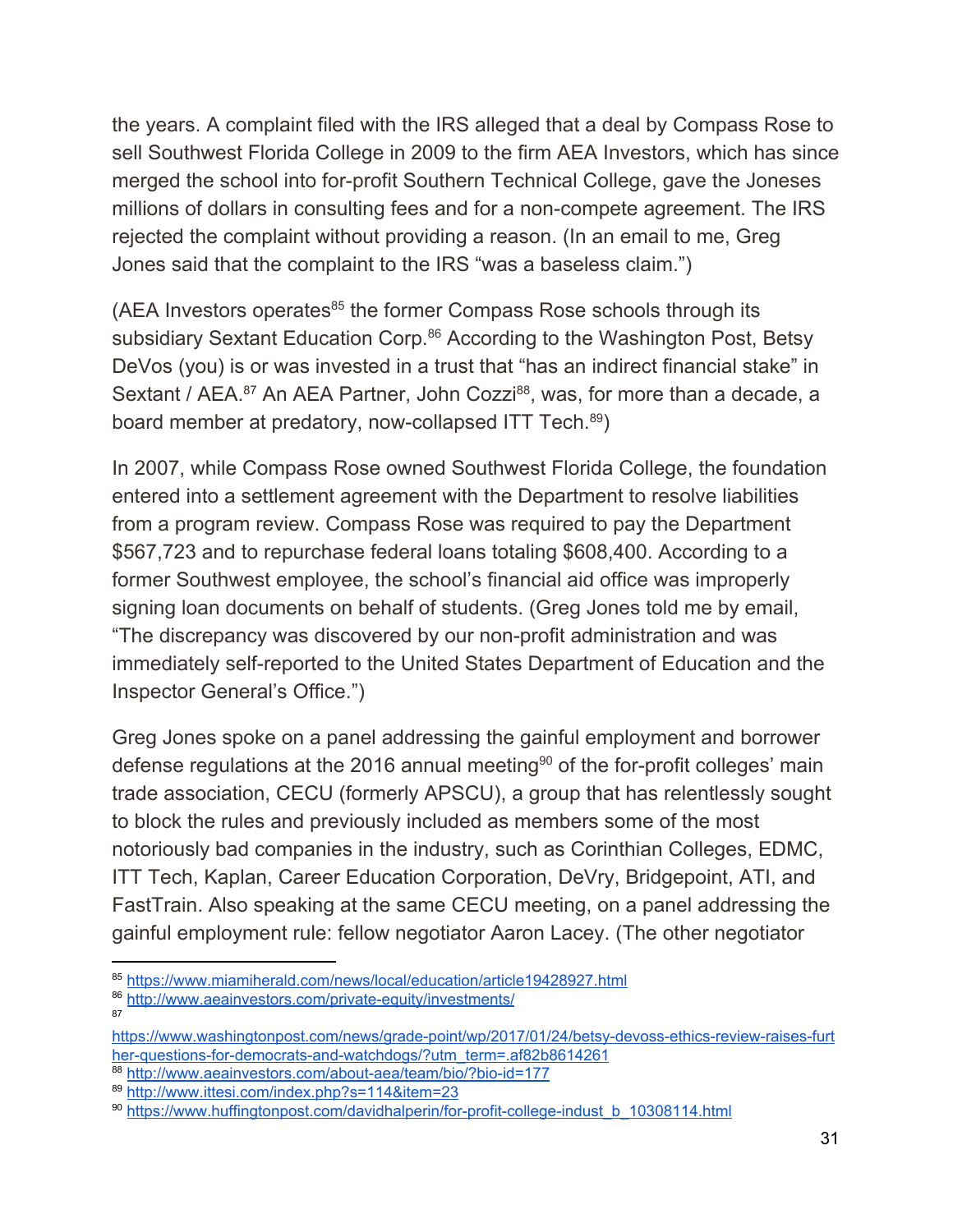chosen by the DeVos Department to represent non-profit colleges on borrower defense was Ashley Ann Reich, an official from Liberty University, whose president, Jerry Falwell, has publicly opposed the Obama administration rules.<sup>91</sup>)

— Michale McComis, executive director of ACCSC, was the main negotiator selected by the Department to represent accrediting agencies. Although in the meetings he spoke critically at times of the Department's anti-student proposals, his organization is more tied to the for-profit college industry than any other Department-recognized accreditor. As of 2016, 343 of the 390 institutions accredited by ACICS were for-profits $92$ , and some of the non-profits were former for-profit Corinthian/Everest campuses subsequently run by non-profit debt collector ECMC. After the Obama Department of Education determined in 2016 that the notoriously lax accreditor ACICS no longer merited the federal recognition required to make schools eligible for federal student aid, ACCSC became the national accreditor of choice for for-profit schools. 93

The second set of negotiations, on gainful employment, also had extra negotiators with ties to the for-profit college industry, some quite troubling:

— Sandy Sarge, a negotiator selected to represent chief financial officers and business officers, worked, according to her bio<sup>94</sup>, from 2007 to 2012 at Alta Colleges, the company that ran for-profit Westwood College. Ms. Sarge started at Alta as Divisional CFO for Westwood and says "her principle [sic] supervisor was the President of Westwood Colleges." Later she became Senior Vice President – Operational Finance for Alta, overseeing Westwood and the company's other schools.

Although I don't see any evidence tying Ms. Sarge to misconduct at Alta, the company had a poor record during her tenure there:

In 2009, Alta agreed to pay the U.S. government \$7 million to resolve allegations that the company's schools in Texas submitted false claims for federal student grants and loans; the Justice Department alleged that Alta's Texas colleges

[https://www.nytimes.com/2017/02/01/upshot/with-falwell-as-education-adviser-his-own-college-could-ben](https://www.nytimes.com/2017/02/01/upshot/with-falwell-as-education-adviser-his-own-college-could-benefit.html?_r=0) efit.html? r=0

<sup>92</sup> <https://www.insidehighered.com/news/2016/10/06/hundreds-colleges-many-profits-seek-new-accreditor> 93 [https://www.americanprogress.org/?post\\_type=acf-field&p=457240](https://www.americanprogress.org/?post_type=acf-field&p=457240)

<sup>94</sup> [http://www.sargeadvisors.com/?page\\_id=10](http://www.sargeadvisors.com/?page_id=10)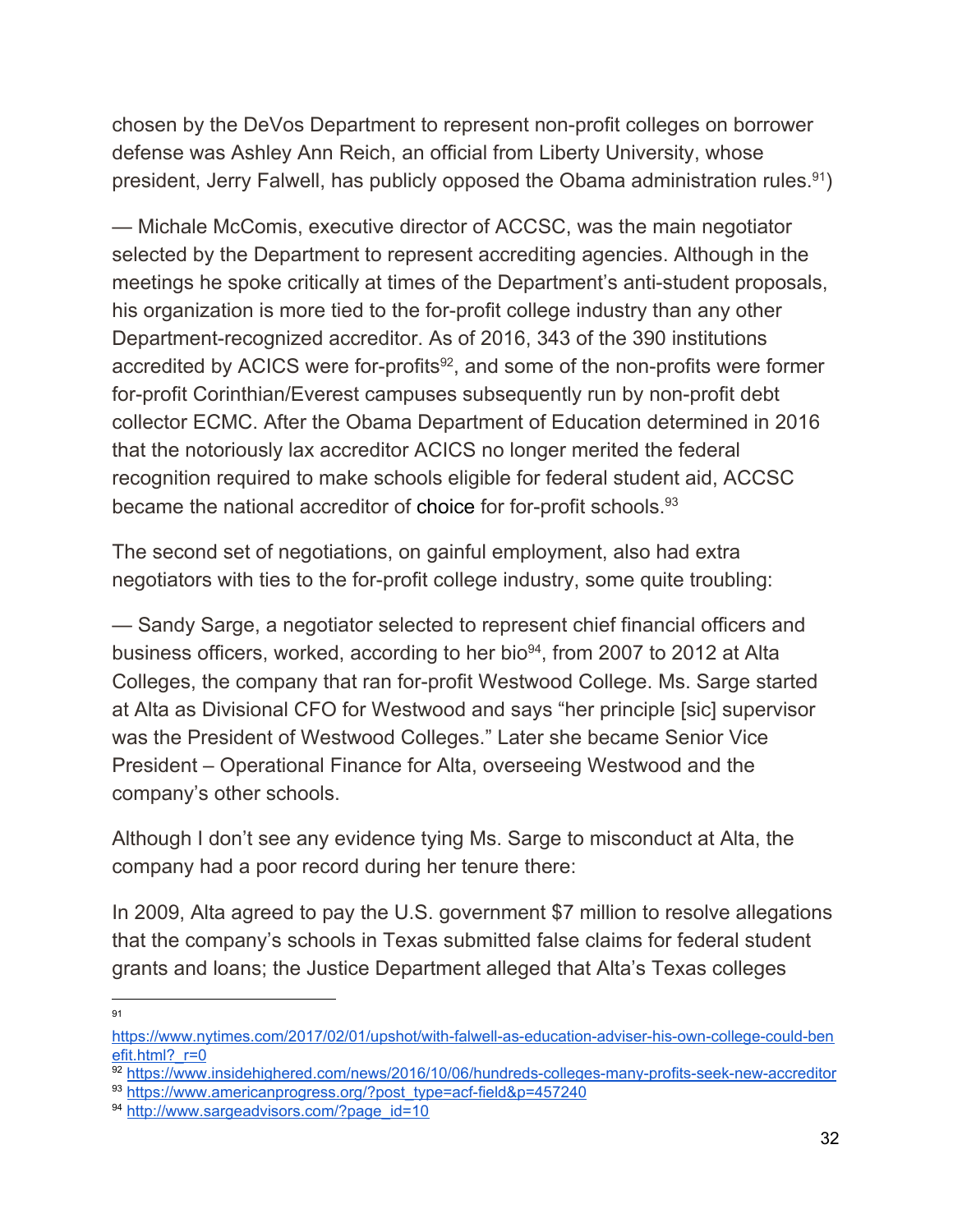obtained its required state licenses by misrepresenting to the state that they complied with job placement reporting requirements and that their interior design programs complied with requirements for a professional license. 95

In 2012, Westwood paid \$4.5 million to settle claims by Colorado's attorney general that it had engaged in deceptive business practices — misleading prospective students, engaging in deceptive advertising, and failing to comply with Colorado's consumer lending laws.<sup>96</sup>

In 2014, Illinois Attorney General Lisa Madigan sued Westwood, alleging that the school, starting in 2004, "engaged and continue to engage in deceptive, unfair, and abusive practices in the marketing and selling of their Criminal Justice program. By misrepresentation and omission of material fact, Defendants misled and continue to mislead students about nearly every important aspect of the career-focused degree in Criminal Justice – from the financing and cost of the program to the likelihood of a positive employment outcome after the student departs the school."

Attorney General Madigan's complaint included devastating allegations of wrongdoing with respect to Westwood's criminal justice program, which was pitched to low-income students in Illinois and cost more than \$75,000:

In the course of marketing the Criminal Justice program to Illinois consumers, Defendants touted future careers in law enforcement – as police, sheriff officers, and FBI agents – and corrections. In reality, only 3.8% of graduates were employed as sworn law enforcement officers or correctional officers. The two most common jobs for graduates of Defendants' Criminal Justice program were security guard (18%) and retail (8.9%) – positions which typically require only a high school diploma or equivalency degree. Remarkably, graduates of Defendants' Criminal Justice program have had a median starting salary below the median salary of a 25-year old with a high school diploma. Not surprisingly, Defendants do not promote these poor outcomes for graduates. Instead,

<sup>95</sup> <https://www.justice.gov/opa/pr/alta-colleges-pay-us-7-million-resolve-false-claims-act-allegations>

<sup>96</sup> <https://www.republicreport.org/2014/law-enforcement-for-profit-colleges/>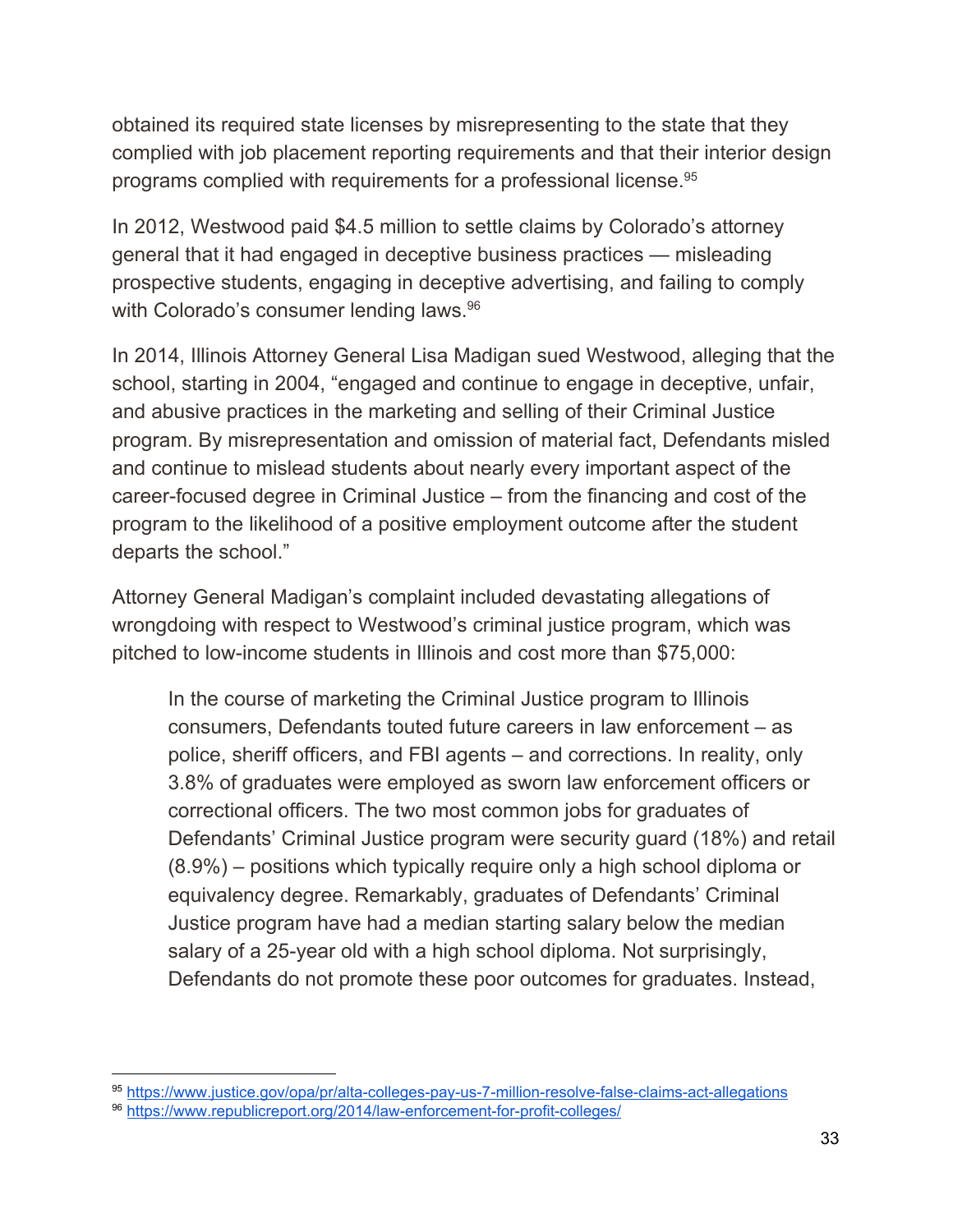Defendants have misrepresented and omitted key and material information from prospective and enrolled students.

And this cruel trick:

In one recorded phone call with a prospective student, an admissions representative told the prospective student that only a very small portion of interested students will be recommended for admission, giving rise to cause for celebration among Westwood employees: "You know, I want you to know that on a day-to-day basis, we probably interview maybe 50 to 60 students. And out of those 50 to 60 students, we probably are able to, you know, on a good day recommend five to six. And you heard the celebration — you heard the celebration of everybody, you know, when we were able to recommend a student." In reality, there is no required or formal recommendation process. According to a senior Alta Colleges, Inc., employee, each student determines whether he or she has met the admission requirements by showing proof of high school graduation or equivalency, and then either meeting the requirements of the placement test or submitting prior examination results.

Westwood settled the Illinois case in 2015 for \$15 million.<sup>97</sup> A few months later, the school shut down.<sup>98</sup> Alta Colleges, owned by the Boston private equity firm Housatonic Partners, was getting as much as \$338 million a year — more than a third of a billion dollars — from U.S. taxpayers. 99

— Stephen Chema, representing "general counsels/attorneys and compliance officers" on the gainful employment panel, is an attorney with Ritzert & Leyton. Peter Leyton of that firm has long advised for-profit colleges and for more than a decade served on the board of their troubling trade association CECU. At a 2014 APSCU conference, Leyton presented a 124-page Powerpoint<sup>100</sup> analyzing the gainful employment rule and dismissing lawsuits and law enforcement actions against the industry as the product of "[s]tudent and disgruntled former employee

[https://www.republicreport.org/wp-content/uploads/2015/07/Westwood-Colleges-Assurance-of-Voluntary-](https://www.republicreport.org/wp-content/uploads/2015/07/Westwood-Colleges-Assurance-of-Voluntary-Compliance14.pdf)[Compliance14.pdf](https://www.republicreport.org/wp-content/uploads/2015/07/Westwood-Colleges-Assurance-of-Voluntary-Compliance14.pdf)

<sup>98</sup> [https://www.huffingtonpost.com/davidhalperin/education-dept-sent-corin\\_b\\_9193334.html](https://www.huffingtonpost.com/davidhalperin/education-dept-sent-corin_b_9193334.html)

<sup>99</sup> <http://www.protectstudentsandtaxpayers.org/wp-content/uploads/2014/11/AltaCollegesInc.pdf>

<sup>100</sup> <https://www.republicreport.org/2014/apscu-docs-puerto-rico/>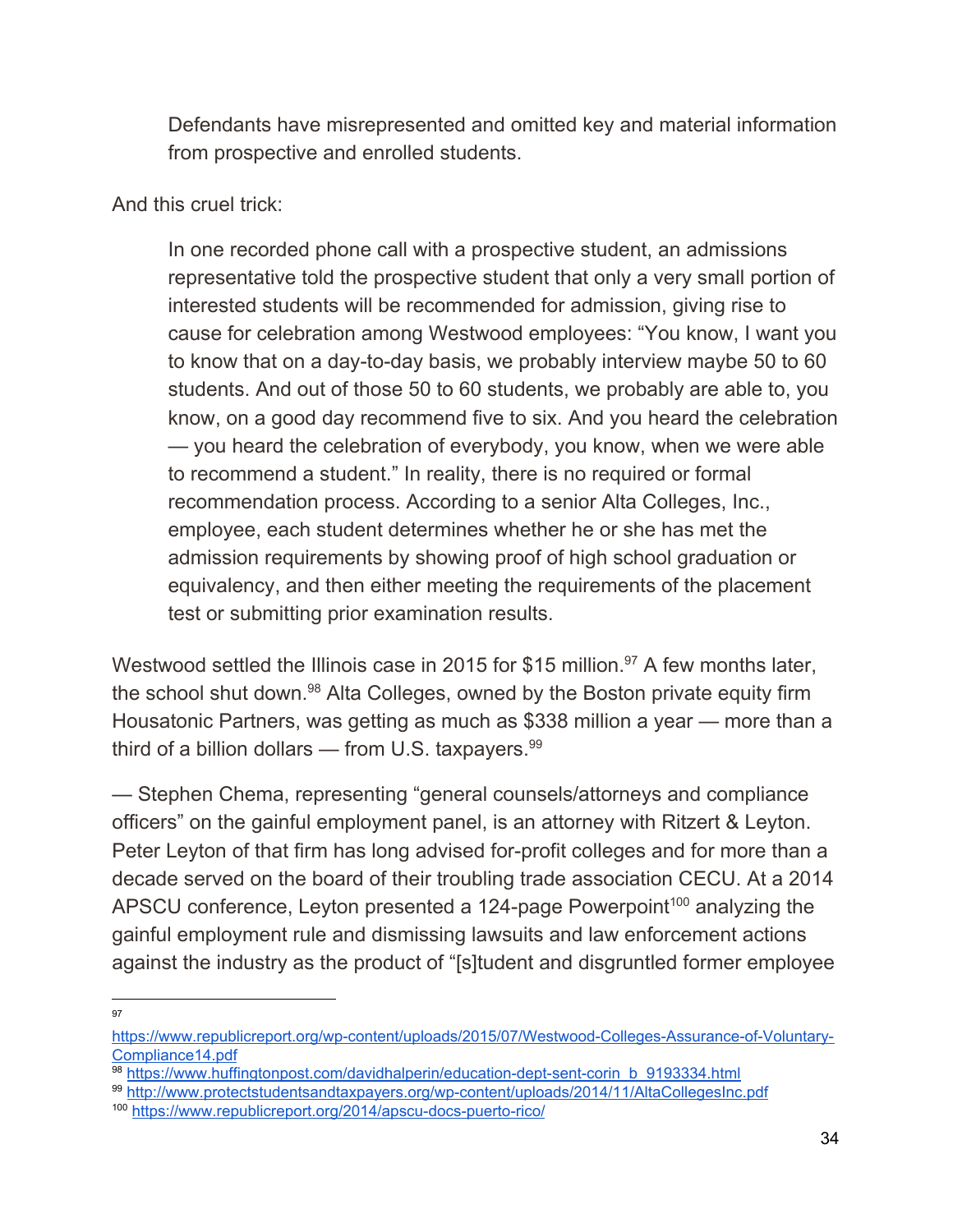complaints" and "plaintiff's attorney 'trolling.'" Leyton, like borrower defense negotiators Lacey, Jones, and another borrower defense negotiator and for-profit college industry lawyer, Chris DeLuca, spoke on the Obama rules at the 2016 meeting of the anti-accountability CECU group.

— Jeff Arthur, one of the negotiators representing for-profit colleges, is vice president of regulatory affairs & chief information Officer at ECPI University. In December 2015, the Virginia Department of Veterans Services withdrew its approval for a campus of Medical Careers Institute, part of for-profit ECPI, to receive GI Bill education funding, because it found the school had engaged in a series of deceptive practices, including introducing a new testing requirement for nursing students without notifying the students of the impact on graduation if they failed to pass; withholding student transcripts against the published school policy; and "an overall lack of clarity and consistency in communicating school policies and changes." 101

There is other evidence of the Department's bias in this process.

The aggressive resistance by the Department, supported by representatives of for-profit colleges, to allowing members of the public to video live stream the borrower defense and gainful employment rule-making meetings on the internet<sup>102</sup>, underscored the Department's apparent determination to sweep this process under the rug as much as possible, as does the Department's failure to timely meet its promises, spurred by the live stream controversy, to post audio recordings of the meetings.<sup>103</sup>

Finally, there is the timing of the NPRM process for each of the two proposed rules. The Department offered an unusually short 30-day comment period for

[https://www.dvs.virginia.gov/news-room/education-employment-news/medical-careers-institute-va-beach](https://www.dvs.virginia.gov/news-room/education-employment-news/medical-careers-institute-va-beach-approval-withdrawn)[approval-withdrawn](https://www.dvs.virginia.gov/news-room/education-employment-news/medical-careers-institute-va-beach-approval-withdrawn)  $102$ 

[https://www.huffingtonpost.com/entry/devos-department-meeting-again-stalls-over-opposition\\_us\\_5a2592](https://www.huffingtonpost.com/entry/devos-department-meeting-again-stalls-over-opposition_us_5a25927de4b04dacbc9bd987) [7de4b04dacbc9bd987](https://www.huffingtonpost.com/entry/devos-department-meeting-again-stalls-over-opposition_us_5a25927de4b04dacbc9bd987) ;

[https://www.huffingtonpost.com/entry/devos-department-tries-to-block-public-streaming-of\\_us\\_5a09caf7e](https://www.huffingtonpost.com/entry/devos-department-tries-to-block-public-streaming-of_us_5a09caf7e4b060fb7e59d286) [4b060fb7e59d286](https://www.huffingtonpost.com/entry/devos-department-tries-to-block-public-streaming-of_us_5a09caf7e4b060fb7e59d286)

<sup>&</sup>lt;sup>103</sup> See Department notations for one January and all February 2018 borrower defense meetings and all gainful employment meetings ("Audio Recording coming soon")

<https://www2.ed.gov/policy/highered/reg/hearulemaking/2017/borrowerdefense.html> ;

<https://www2.ed.gov/policy/highered/reg/hearulemaking/2017/gainfulemployment.html>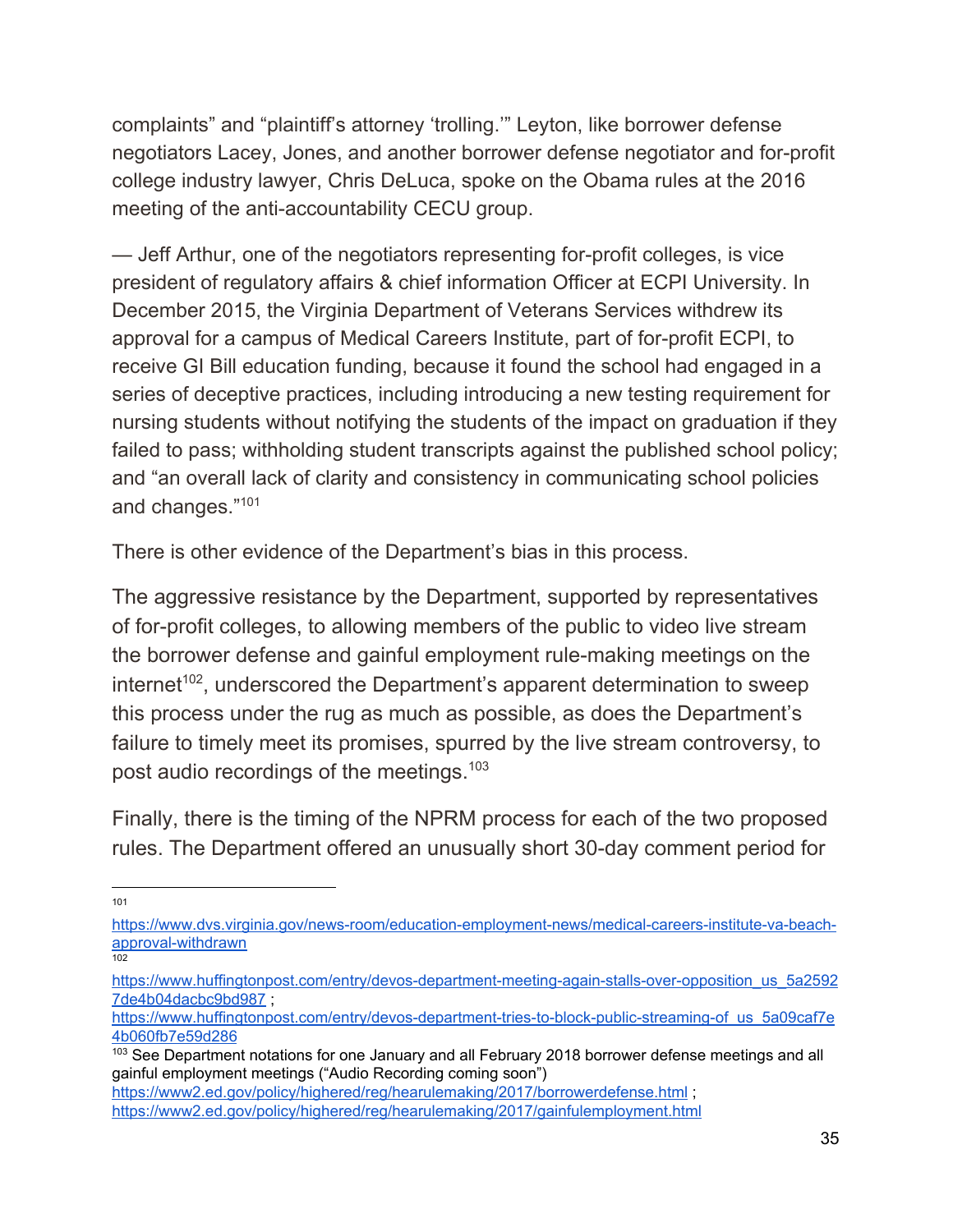each rule, in contrast to the 90 days provided by the previous administration for its versions of the rules. I also note that the 30-day comment period for borrower defense comprises the month of August, and the comment period for gainful employment is August 14 to September 13. This is a period during which Americans of many backgrounds often are able to take an annual vacation or otherwise are less likely to be engaging on public policy issues, such as by filing comments in a regulatory process. Students, veterans, educators, and taxpayers, and advocates, will not be deterred by this constrained schedule, but we do note the setup as one more sign of your lack of interest in public participation in the process and in public views that conflict with yours.

No doubt industry lobbyists and law firms are well prepared to submit comments that praise and perhaps, for show, slightly nitpic your proposed rules. In addition, I have received information that some schools are directing employees to submit comments praising the rules, regardless of what those employees actually think. Employees (who decline to be identified for fear of losing their jobs) have asked me whether such direction is consistent with free speech values and with honest debate.

As the Department wades through the voluminous comments, I hope you will keep in mind the millions of people who have been left worse off by their enrollment at predatory schools. These are men and women who, because of overwhelming debt for weak or worthless college programs, may never be able to afford to get married, own a home, have a family. Many of them owe more than \$25,000 or \$50,000 or \$100,000, debt they simply cannot afford to pay down<sup>104</sup>, and debt they cannot discharge in bankruptcy.

Your proposed rules would ensure that these men and women have almost no chance to get even their federal loans forgiven, no matter how badly they were deceived and abused by a Department-approved school. Your proposed rules mandate that the schools who deceived and abused them are presumptively entitled to a permanent flow of taxpayer dollars, no matter how

[https://www.responsiblelending.org/research-publication/debt-and-disillusionment-stories-former-profit-coll](https://www.responsiblelending.org/research-publication/debt-and-disillusionment-stories-former-profit-college-students-shared-florida) [ege-students-shared-florida](https://www.responsiblelending.org/research-publication/debt-and-disillusionment-stories-former-profit-college-students-shared-florida)